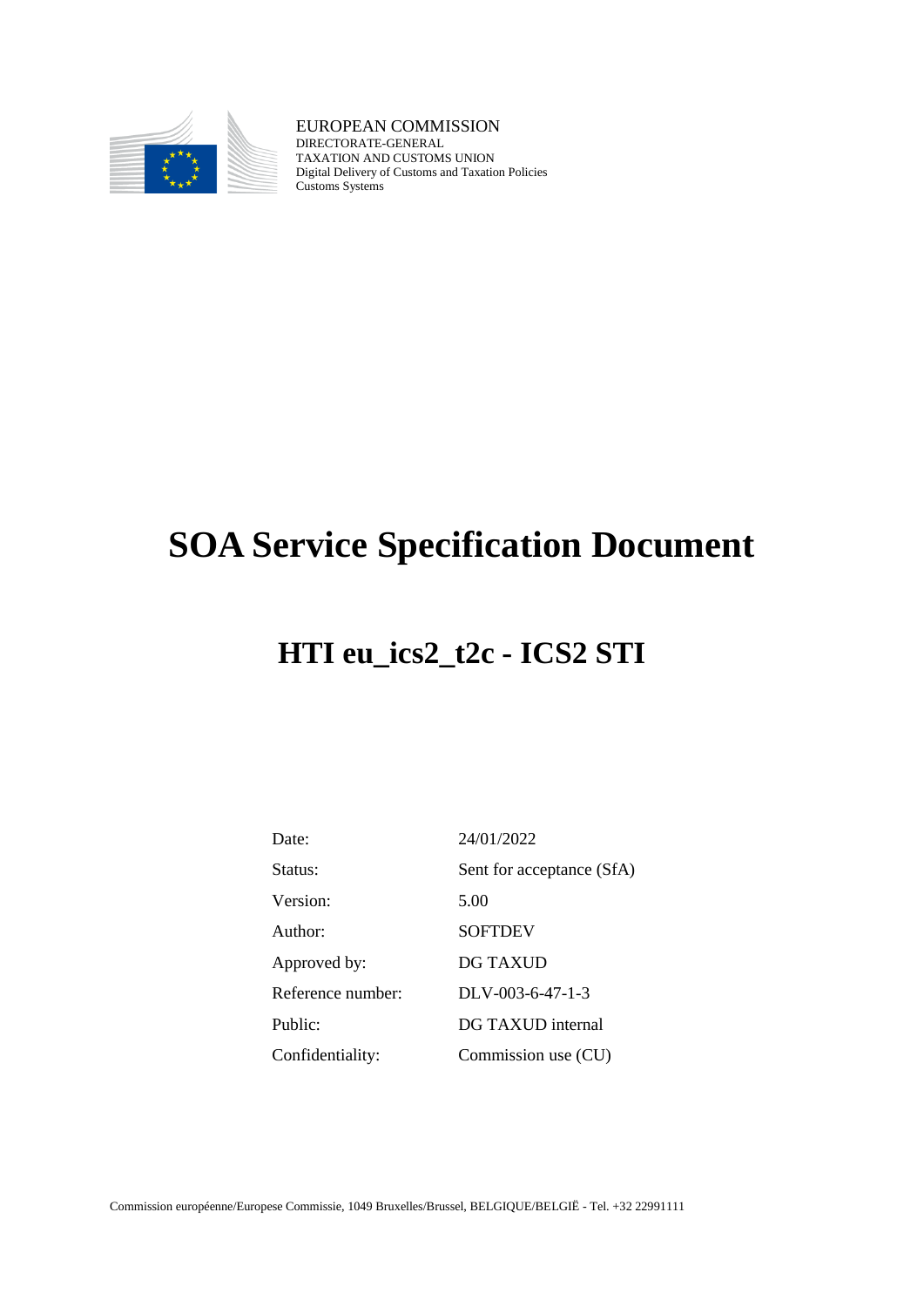### **Document control information**

| <b>Property</b>                 | <b>Value</b>                              |
|---------------------------------|-------------------------------------------|
| Title                           | <b>SOA Service Specification Document</b> |
| <b>Subtitle</b>                 | HTI eu ics2 t2c - ICS2 STI                |
| <b>Author</b>                   | <b>SOFTDEV</b>                            |
| <b>System owner</b>             | <b>OVEN Klemen</b>                        |
| <b>Solution provider</b>        | <b>TAXUD B3</b>                           |
| <b>DG TAXUD Project Manager</b> | <b>BZDELA</b> Bartlomiej                  |
| <b>Version</b>                  | 5.00                                      |
| <b>Confidentiality</b>          | Commission use (CU)                       |
| Date                            | 24/01/2022                                |

### **Contractor information**

| <b>Property</b>           | Value                |
|---------------------------|----------------------|
| <b>Framework Contract</b> | TAXUD/2021/CC/162    |
| <b>Specific Contract</b>  | Specific Contract 01 |

### **Document history**

The document author is authorised to make the following types of changes to the document without requiring that the document be re-approved:

- Editorial, formatting, and spelling;
- Clarification.

To request a change to this document, contact the document author or project owner.

Changes to this document are summarised in the table in reverse chronological order (latest version first).

| <b>Version</b> | Date       | <b>Description</b>                                               |            | Action <sup>1</sup>  Section |
|----------------|------------|------------------------------------------------------------------|------------|------------------------------|
| 5.00           | 24/01/2022 | Document updated as per reviewers' comments.                     | I/R        | All                          |
|                |            | Submitted for Acceptance (SfA) to Taxation and Customs Union DG. |            |                              |
| 4.90           | 11/01/2022 | Implementing ICS2-3257 (CFSS 2.00) alignment.                    | I/R        | Table 1,                     |
|                |            | Submitted for Review (SfR) to Taxation and Customs Union DG.     |            | 3.1.1,                       |
|                |            |                                                                  |            | 3.1.2,                       |
|                |            |                                                                  |            | 3.1.4,                       |
|                |            |                                                                  |            | 3.1.5,                       |
|                |            |                                                                  |            | 3.1.6,                       |
|                |            |                                                                  |            | 3.1.7, 5                     |
| 4.80           | 30/09/2020 | Document updated as per reviewers' comments.                     | $\Gamma/R$ | All                          |
|                |            | Submitted for Acceptance (SfA) to Taxation and Customs Union DG. |            |                              |
| 4.70           | 15/09/2020 | Alignment of messages and inclusion of IE3Q05 operation as per   | $\Gamma/R$ | 3.1.1,                       |
|                |            | RTC44203 and RTC43080.                                           |            | 3.1.2,                       |
|                |            | Submitted for Review (SfR) to Taxation and Customs Union DG.     |            | 3.1.4, 5.                    |
| 4.60           | 15/11/2019 | Document updated as per reviewers' comments.                     | $\Gamma/R$ | All                          |
|                |            | Submitted for Acceptance (SfA) to Taxation and Customs Union DG. |            |                              |

<sup>&</sup>lt;sup>1</sup> Action: I=Insert R=Replace

SOA Service Specification Document - HTI eu\_ics2\_t2c - ICS2 STI Page 2 / 21 Document Version 5.00 dated 24/01/2022 Confidentiality: Commission use (CU)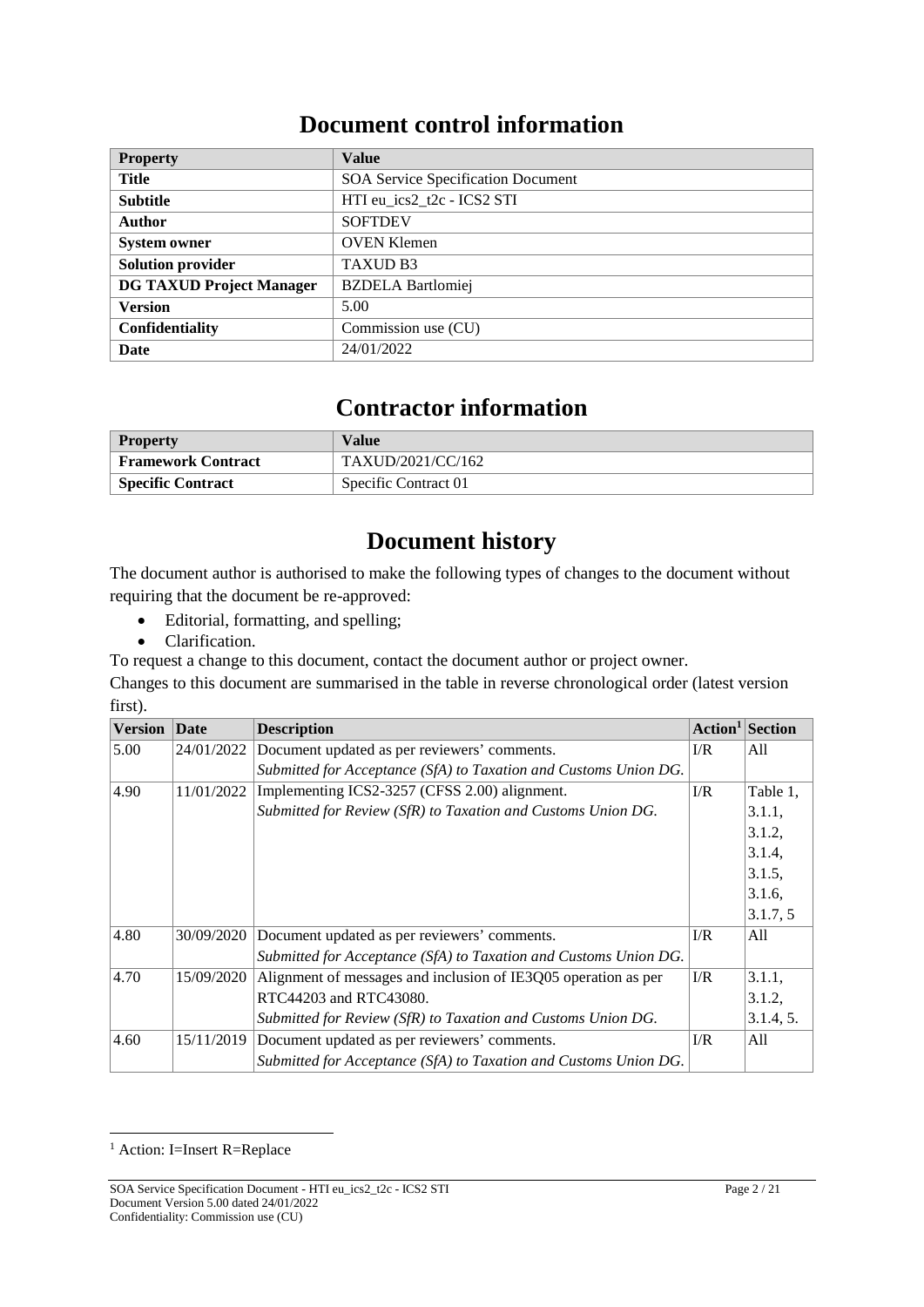| <b>Version</b> | Date       | <b>Description</b>                                                  |            | Action <sup>1</sup> Section |
|----------------|------------|---------------------------------------------------------------------|------------|-----------------------------|
| 4.50           | 31/10/2019 | Aligned for Release 1 Construction 3.                               | I/R        | All                         |
|                |            | No updates were performed to the core of the document.              |            |                             |
|                |            | Submitted for Review (SfR) to Taxation and Customs Union DG.        |            |                             |
| 4.40           | 09/10/2019 | Document updated as per reviewers' comments.                        | $\Gamma/R$ | All                         |
|                |            | Submitted for Acceptance (SfA) to Taxation and Customs Union DG.    |            |                             |
| 4.30           | 01/10/2019 | Alignment of volumetrics with version 1.14 as per RTC35457;         | I/R        | All                         |
|                |            | updated Annex 5 as per RTC38287.                                    |            |                             |
|                |            | Submitted for Review (SfR) to Taxation and Customs Union DG.        |            |                             |
| 4.20           | 16/05/2019 | Document updated as per reviewers' comments.                        | I/R        | All                         |
|                |            | Submitted for Acceptance (SfA) to Taxation and Customs Union DG.    |            |                             |
| 4.10           | 10/05/2019 | Alignment of volumetrics with version 0.37.                         | I/R        | All                         |
|                |            | Submitted for Review (SfR) to Taxation and Customs Union DG.        |            |                             |
| 4.00           | 20/02/2019 | Document updated as per reviewers' comments.                        | I/R        | All                         |
|                |            | Submitted for Acceptance (SfA) to Taxation and Customs Union DG.    |            |                             |
| 3.10           | 06/02/2019 | Alignment with the CFSS October baseline.                           | I/R        | All                         |
|                |            | Implementation of RFC 32675. Corrective change to correct           |            |                             |
|                |            | erroneous IE4F44 to IE3F44. Sections impacted 3.1, 3.1.1, 3.1.2, 5. |            |                             |
|                |            | Submitted for Review (SfR) to Taxation and Customs Union DG.        |            |                             |
| 3.00           | 07/11/2018 | Document updated as per reviewers' comments.                        | I/R        | All                         |
|                |            | Submitted for Acceptance (SfA) to Taxation and Customs Union DG.    |            |                             |
| 2.10           | 11/10/2018 | Reviewed for alignment with Elaboration 2 specifications [R06].     | I/R        | All                         |
|                |            | Submitted for Review (SfR) to Taxation and Customs Union DG.        |            |                             |
| 2.00           | 04/09/2018 | Document updated as per reviewers' comments.                        | I/R        | All                         |
|                |            | Submitted for Acceptance (SfA) to Taxation and Customs Union DG.    |            |                             |
| 1.10           | 13/08/2018 | Submitted for Review (SfR) to Taxation and Customs Union DG.        | I/R        | All                         |
| 1.00           | 03/05/2018 | Document updated as per reviewers' comments.                        | I/R        | All                         |
|                |            | Submitted for Acceptance (SfA) to Taxation and Customs Union DG.    |            |                             |
| 0.10           | 13/04/2018 | Submitted for Review (SfR) to Taxation and Customs Union DG.        | $\rm I/R$  | All                         |
| 0.01           | 09/03/2018 | Submitted for Information (SfI) to Taxation and Customs Union DG.   | I          | All                         |

## **Configuration management: document location**

The latest version of this controlled document is stored on CIRCABC.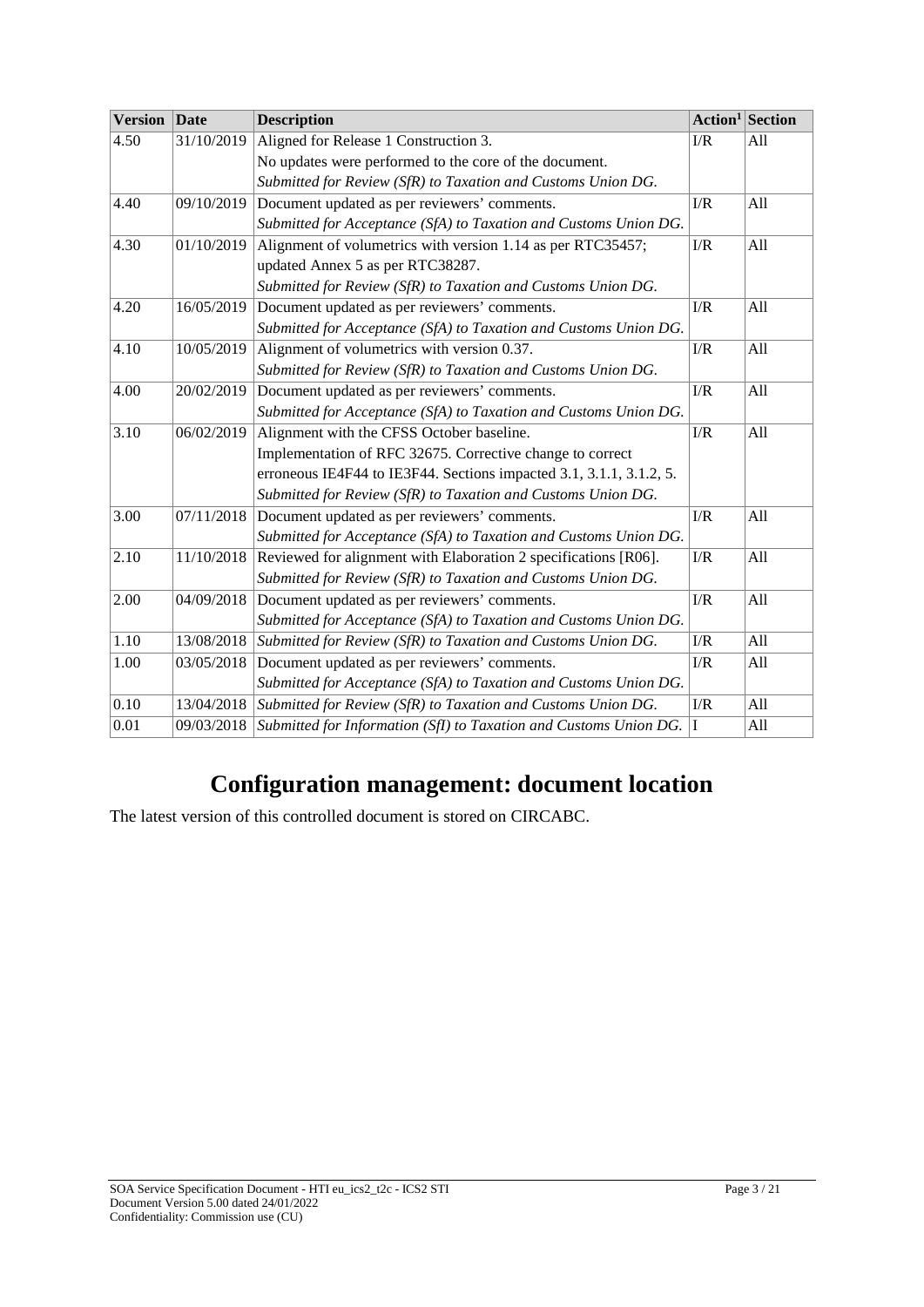## **Table of contents**

| $\mathbf{1}$            |       |  |  |
|-------------------------|-------|--|--|
| 1.1                     |       |  |  |
| 1.2                     |       |  |  |
| 1.3                     |       |  |  |
| 14                      |       |  |  |
| 1.5                     |       |  |  |
| 1.6                     |       |  |  |
| 1.7                     |       |  |  |
| 1.8                     |       |  |  |
| $\mathbf{2}$            |       |  |  |
| 2.1                     |       |  |  |
| 3                       |       |  |  |
| 3.1                     |       |  |  |
|                         | 3.1.1 |  |  |
|                         | 3.1.2 |  |  |
|                         | 3.1.3 |  |  |
|                         | 3.1.4 |  |  |
|                         | 3.1.5 |  |  |
|                         | 3.1.6 |  |  |
|                         | 3.1.7 |  |  |
| 3.2                     |       |  |  |
|                         | 3.2.1 |  |  |
|                         | 3.2.2 |  |  |
| 3.3                     |       |  |  |
|                         | 3.3.1 |  |  |
|                         | 3.3.2 |  |  |
| $\overline{\mathbf{4}}$ |       |  |  |
| 4.1                     |       |  |  |
| 5                       |       |  |  |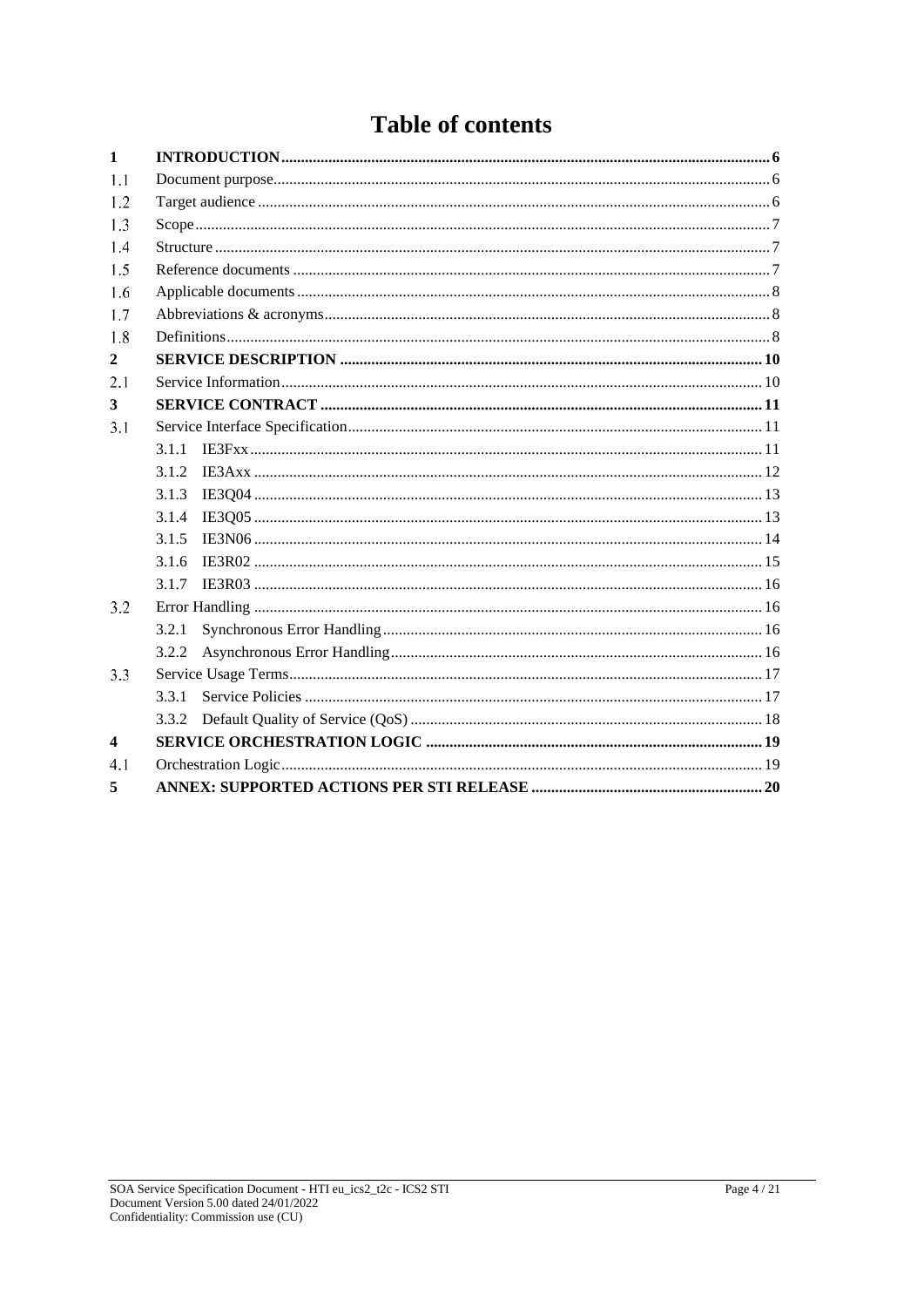## List of tables

## **List of figures**

No table of figures entries found.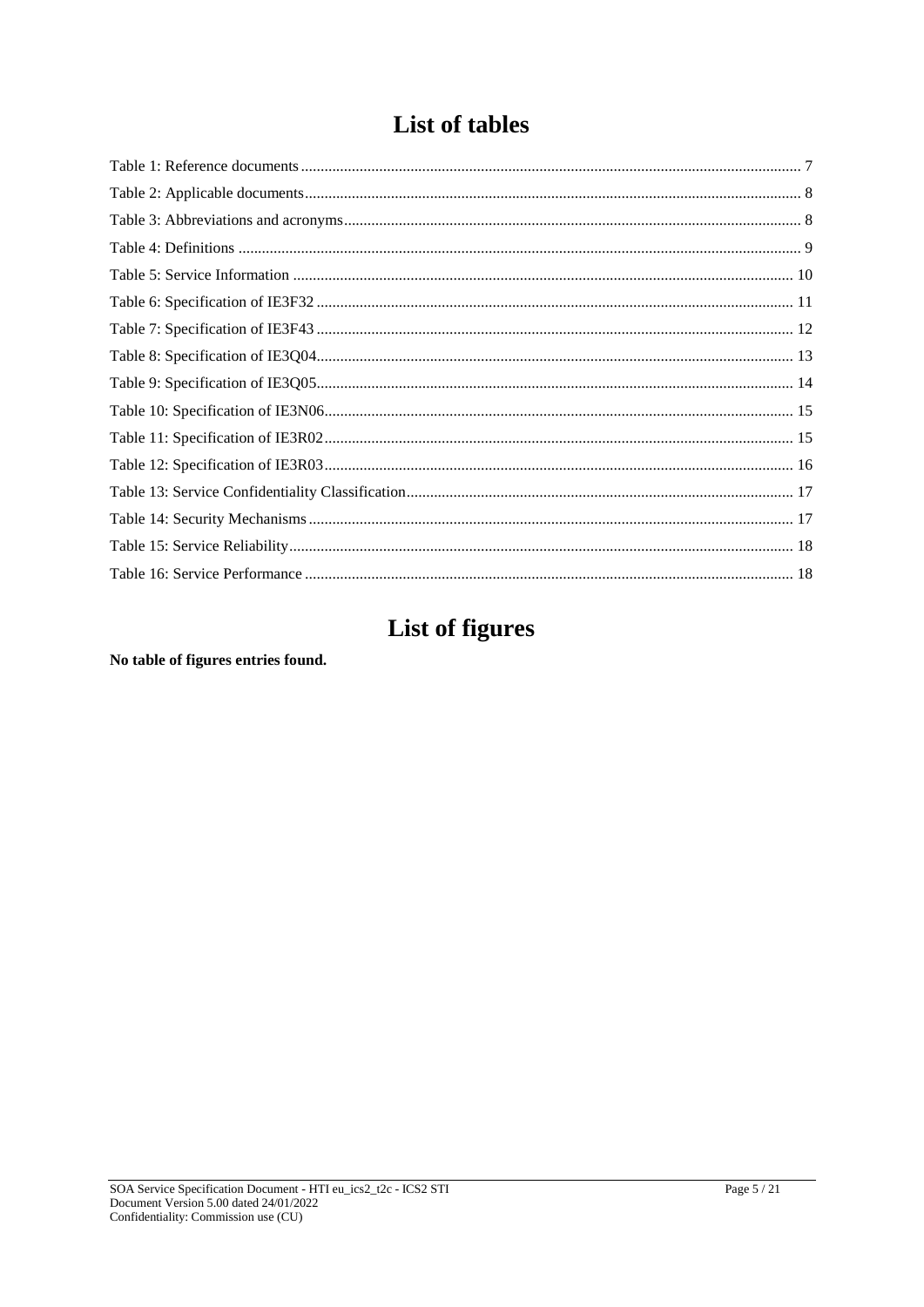### **1 INTRODUCTION**

#### **DOCUMENT PURPOSE**

This service specification document is used to document the details of the data and functionality provided by the Trader Interface (service provider) to the EO Systems (service consumers). It gives the service consumers information such as the service contract or orchestration logic. It gives service providers the information necessary for implementing the service in a consistent and interoperable way.

The present document describes the 'eu ics2 t2c' service where "t2c" stands for "Trader to Customs". As defined in the Interface Control Document [**R03**], this specific service is not exposed as a web service as understood in the context of the TATAFng guidelines as a SOAP web service but as a service implemented in the business-to-business protocol defined by the eDelivery AS4 specifications (an open standard for the secure and payload-agnostic exchange of Business-to-business documents using under the hood SOAP web services). It must be read in that context, deviating from the standard content of the service specification document describing a SOAP web service as such. It offers actions covering the communication from the Economic Operator system to the Trader Interface application for the following business processes:

- 1. L4-ICS2-01 Register filing;
- 2. L4-ICS2-03-01 Send referral;
- 3. L4-ICS2-04 Process arrival of means of transport;
- 4. L4-ICS2-07 Amend ENS filing;
- 5. L4-ICS2-08 Invalidate filing;
- 6. L4-ICS2-13 Consult ENS.

These business processes are described in the related L4 BPM specifications [**R01**].

#### **TARGET AUDIENCE**

This document is addressed to the teams responsible for the service consumer application which is, in this case, the Economic Operator system.

It is also addressed to parties involved on the service provider side (Shared and National Trader Interface implementations) such as the development team, enabling a solution designer to determine the capabilities and characteristics of the service, matching both functional and non-functional requirements.

The target audience for this document includes:

- DG TAXUD project team;
- Contractors of DG TAXUD involved:
	- o SOFTDEV (Development contractor);
	- o ITSM3 INT (Integration contractor);
	- o ITSM3 OPS (Operations contractor);
	- o ITSM3 TES (TES contractor);
	- o QA4 (Quality Assurance contractor);
- MS Implementing NTI;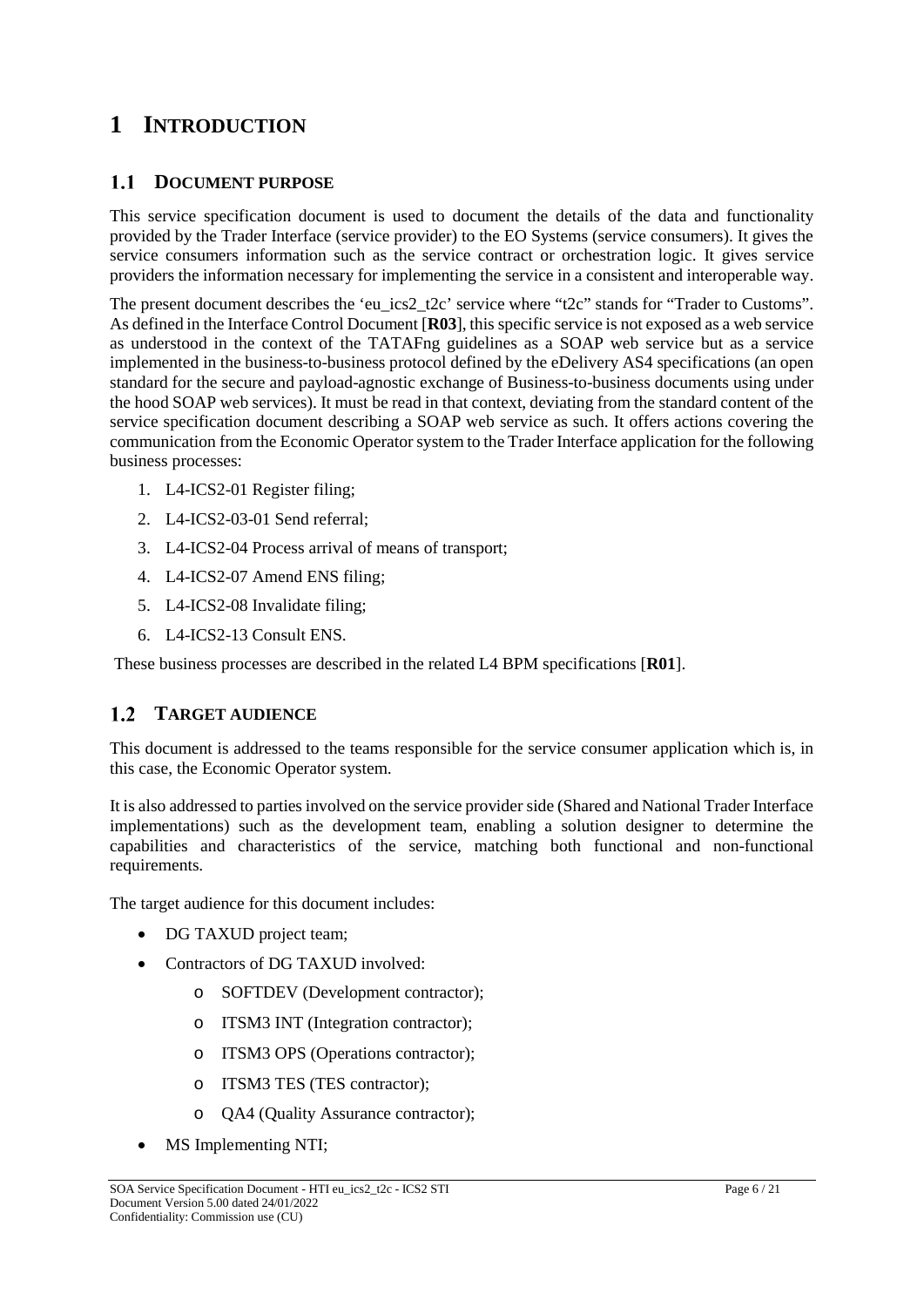EO integrating system to system with STI or an NTI.

### 1.3 SCOPE

This document includes the specifications of the ICS2 eu\_ics2\_t2c service and the capabilities realised by its actions.

The invocation of an action of this service will trigger the execution of the corresponding tasks of the ENS Filling Lifecycle business process. These tasks and the related business rules are described in detail in the related L4 BPM [**R01**] and the Business Rules document [**R04**]. For each action offered by this service, this document provides:

- Enumeration of the business process steps realised by the action;
- High-level specific functional or non-functional aspects of the internal processes implemented by the action but not included in the BPM;
- Post-conditions describing the possible outcomes of the service action.

This document provides a functional description of the service actions. The technical implementation of these actions is out of scope.

### **STRUCTURE**

This document is organised as follows:

- **Chapter 1 – Introduction**: describes the scope and the objectives of the document;
- **Chapter 2 – Service Description:** provides general information, classification and a list of consumers for the current service;
- **Chapter 3 Service Contract:** provides all the service actions and the usage terms;
- **Chapter 4 – Service Orchestration Logic:** provides the orchestration logic for each service action;
- **Annex: Supported Actions per STI Release :** provides supported actions by the service for each release.

| Ref.            | <b>Title</b>                             | <b>Reference</b>               | <b>Version</b>    | <b>Date</b> |
|-----------------|------------------------------------------|--------------------------------|-------------------|-------------|
| R <sub>01</sub> |                                          | <b>ICS2-CFSS-BPML4 Process</b> | 1.16              | 30/07/2021  |
|                 | <b>ICS2</b> Business Process Description | Description                    | 2.00 <sup>2</sup> | 30/07/2021  |
| R <sub>02</sub> | <b>Technical Service Contract</b>        | CD3-ICS2-STI-TSC               | N/A               | 20/07/2021  |
|                 | Document                                 |                                |                   |             |
| R <sub>03</sub> | <b>ICS2</b> Interface Control Document   | <b>ICS2-HTI-ICD</b>            | 3.10              | 22/12/2021  |
|                 |                                          |                                |                   |             |
| R <sub>04</sub> | <b>ICS2-Business Rules Dictionary</b>    | <b>ICS2-Business Rules</b>     | 2.0.0             | 30/07/2021  |
|                 |                                          | Dictionary                     |                   |             |
| R <sub>05</sub> | <b>ICS2</b> Architecture Overview        | CD3-ICS2-AO                    | 3.20              | 17/11/2021  |
|                 |                                          |                                |                   |             |

#### 1.5 REFERENCE DOCUMENTS

**Table 1: Reference documents**

<sup>2</sup> In case 2 versions are shown, they are applicable for release 1 and release 2/3 respectively.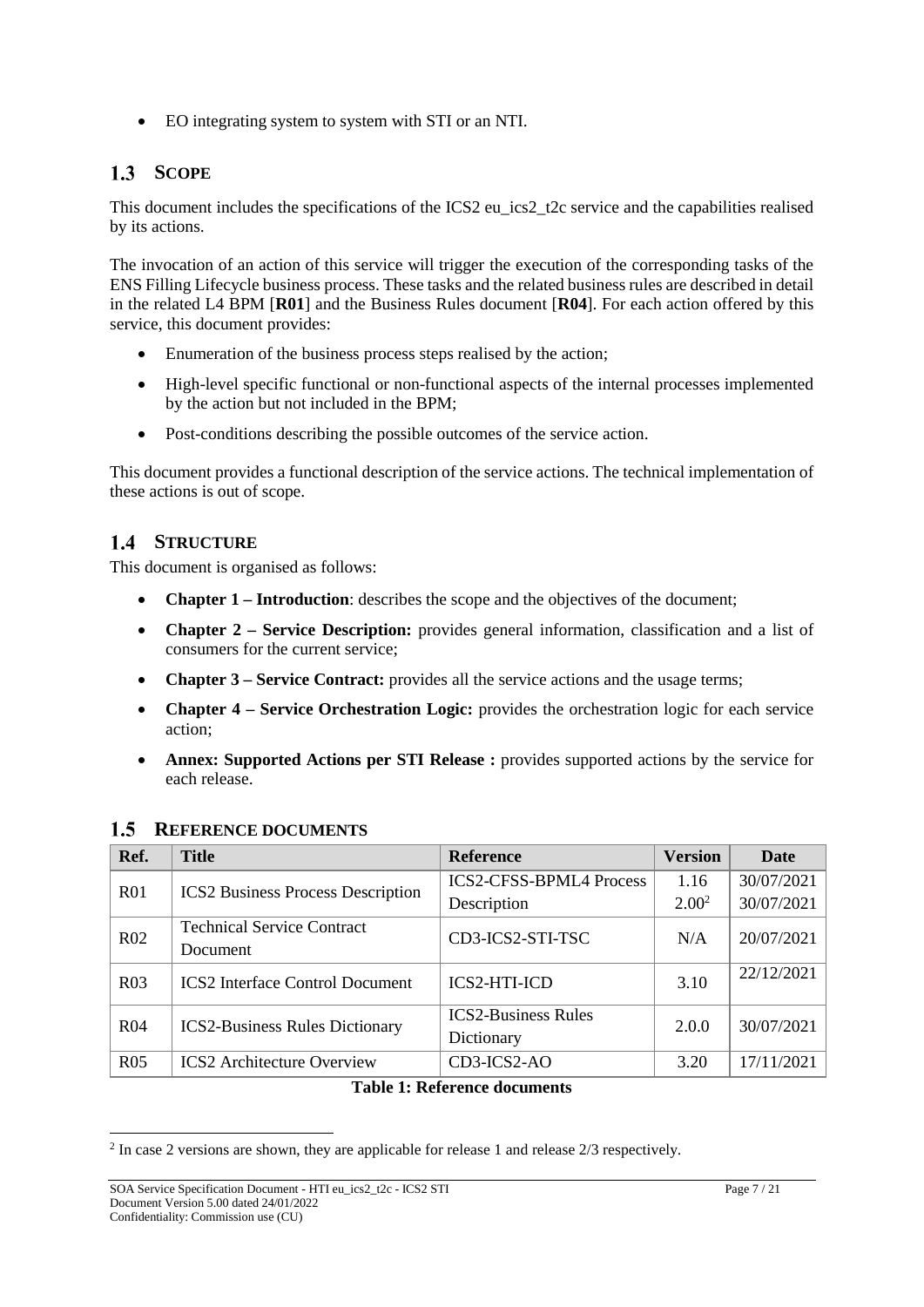### **APPLICABLE DOCUMENTS**

| Ref.            | Title                                      | <b>Reference</b>  | <b>Version</b> | Date       |
|-----------------|--------------------------------------------|-------------------|----------------|------------|
| A <sub>01</sub> | <b>SOFT-DEV Framework Contract</b>         | TAXUD/2021/CC/162 | N/A            | 24/06/2021 |
| A <sub>02</sub> | Specific Contract 01                       | TAXUD/2021/DE/173 | N/A            | 07/09/2021 |
| A03             | <b>CUST-DEV3 Framework Quality</b><br>Plan | CD3-FOP           | 1.00           | 30/04/2015 |

**Table 2: Applicable documents**

### **ABBREVIATIONS & ACRONYMS**

For a better understanding of the present document, the following table provides a list of the principal abbreviations and acronyms used. See also the 'list of acronyms' on TEMPO.

| <b>Abbreviation/Acronym</b> | <b>Definition</b>                                                                          |
|-----------------------------|--------------------------------------------------------------------------------------------|
| AS4                         | <b>Applicability Statement 4</b>                                                           |
| <b>BAS</b>                  | <b>Business Activity Service</b>                                                           |
| <b>BPM</b>                  | <b>Business Process Model</b>                                                              |
| CR                          | <b>Common Repository</b>                                                                   |
| CUST-DEV3                   | <b>Customs Development Contractor 3</b>                                                    |
| <b>DG TAXUD</b>             | Directorate General for Taxation and Customs Union                                         |
| <b>ENS</b>                  | <b>Entry Summary Declaration</b>                                                           |
| EO                          | <b>Economic Operator</b>                                                                   |
| <b>HRCM</b>                 | High Risk Cargo and Mail                                                                   |
| ICS <sub>2</sub>            | <b>Import Control System 2</b>                                                             |
| <b>MEP</b>                  | Message Exchange Pattern                                                                   |
| <b>MRN</b>                  | <b>Master Reference Number</b>                                                             |
| <b>MS</b>                   | <b>Member State</b>                                                                        |
| <b>SSD</b>                  | <b>Service Specification Document</b>                                                      |
| <b>SOAP</b>                 | Simple Object Access Protocol                                                              |
| <b>SOFT-DEV</b>             | Development, Maintenance and Support of Customs and Taxation<br><b>Information Systems</b> |
| <b>STI</b>                  | <b>Shared Trader Interface</b>                                                             |
| TATAFng                     | Tariff Application Technical Architecture and Framework new<br>generation                  |
| T <sub>2</sub> C            | <b>Trader to Customs</b>                                                                   |
| TI                          | <b>Trader Interface</b>                                                                    |
| <b>UUM&amp;DS</b>           | Uniform User Management & Digital Signatures                                               |

**Table 3: Abbreviations and acronyms**

### 1.8 DEFINITIONS

For a better understanding of the present document, the following table provides a list of the principal terms used. See also the 'glossary' on TEMPO.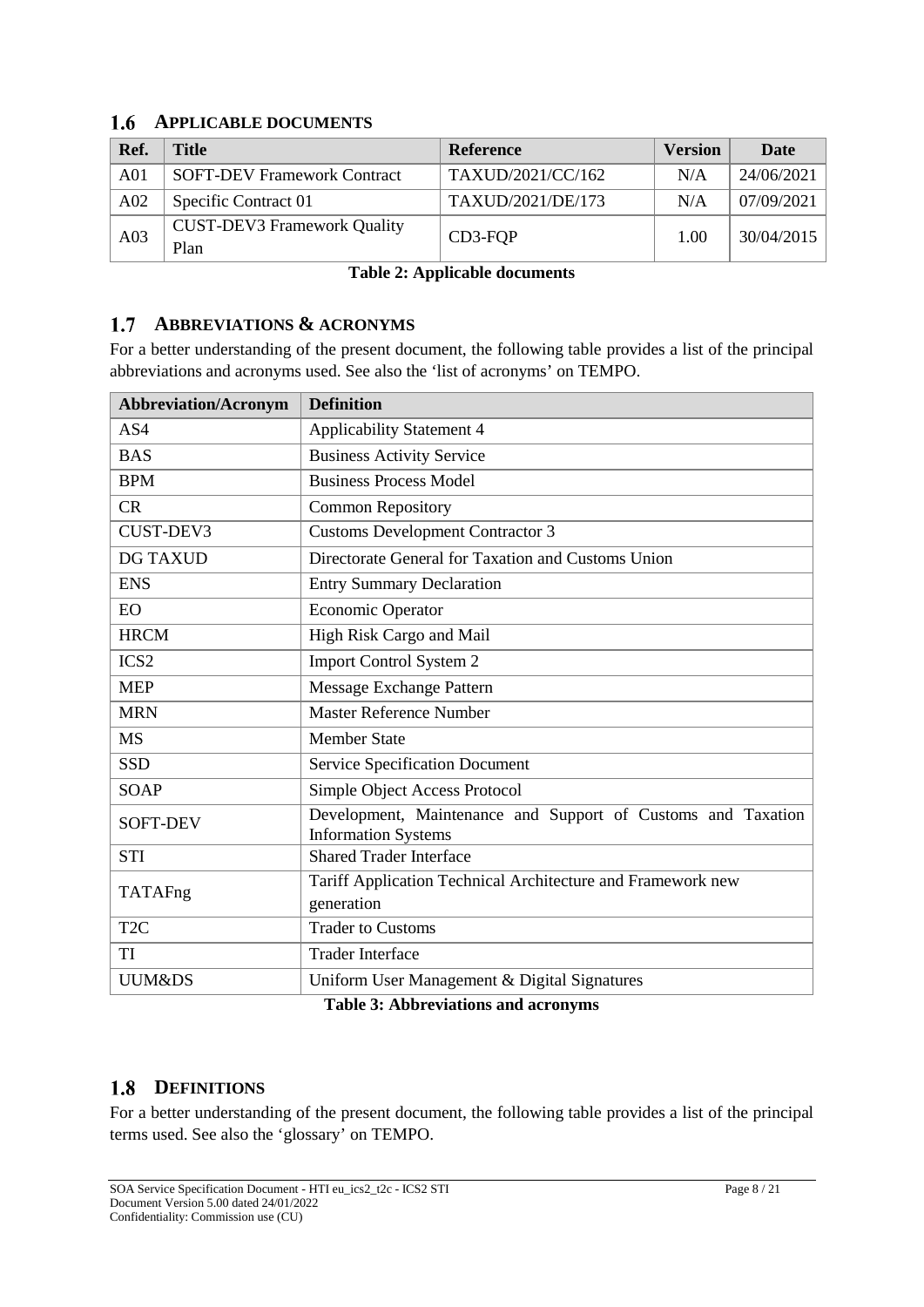| <b>Term</b>                      | <b>Definition</b>                                                          |
|----------------------------------|----------------------------------------------------------------------------|
|                                  | Business activity services represent atomic business activities. They      |
| <b>Business Activity Service</b> | might represent simple activities like calculations as well as integration |
|                                  | logic.                                                                     |

#### **Table 4: Definitions**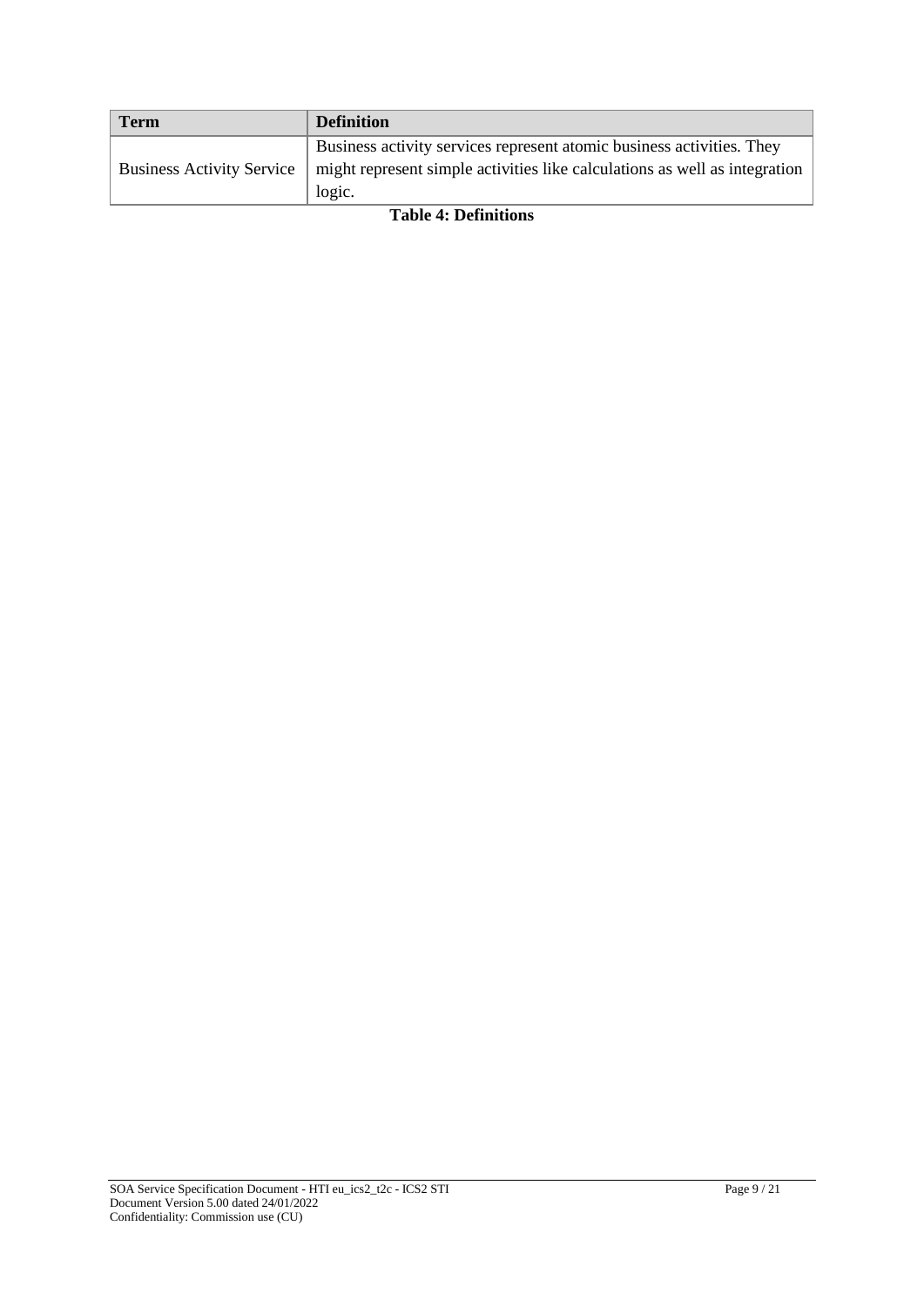### **2 SERVICE DESCRIPTION**

### **SERVICE INFORMATION**

| <b>Service Attributes</b> | <b>Values</b>                                                                                                                                                                                                                                                                                                                                    |
|---------------------------|--------------------------------------------------------------------------------------------------------------------------------------------------------------------------------------------------------------------------------------------------------------------------------------------------------------------------------------------------|
| ID                        | <b>ICS2_SBN_BAS</b>                                                                                                                                                                                                                                                                                                                              |
| <b>Name</b>               | $eu\_ics2\_t2C$                                                                                                                                                                                                                                                                                                                                  |
|                           | The present document describes the 'eu_ics2_t2c' service where "t2c"<br>stands for "Trader to Customs". As defined in the HTI Interface Control<br>Document $[R03]$ , this specific service is not exposed as a web service but<br>as a service implemented in the business-to-business protocol defined by<br>the eDelivery AS4 specifications. |
|                           | The eu_ics2_c2t service is responsible for providing functionalities<br>related to the reception of information from Economic Operators by ICS2<br>Trader Interface in the form of Information Exchange messages.                                                                                                                                |
| <b>Description</b>        | The service interface is based upon the One-Way Message Exchange<br>Pattern (MEP) and is exposed as services implemented in the business-to-<br>business protocol defined by the eDelivery AS4 specifications [R03]. As<br>defined in the AS4 specifications, signal messages are provided as<br>synchronous responses to action invocation for: |
|                           | acknowledgement of successfully processed message;                                                                                                                                                                                                                                                                                               |
|                           | processing error.                                                                                                                                                                                                                                                                                                                                |
|                           | However, no synchronous output is defined as business responses for the<br>service actions. On invocation, the service actions queue the incoming<br>message requests which are subsequently executed asynchronously.                                                                                                                            |
| <b>Type</b>               | <b>Business Activity Service</b>                                                                                                                                                                                                                                                                                                                 |
| <b>Version</b>            | 1.0.0                                                                                                                                                                                                                                                                                                                                            |
| <b>Status</b>             | Planned                                                                                                                                                                                                                                                                                                                                          |
| Owner                     | <b>DG TAXUD</b>                                                                                                                                                                                                                                                                                                                                  |
| <b>Date on Production</b> | N/A                                                                                                                                                                                                                                                                                                                                              |

**Table 5: Service Information**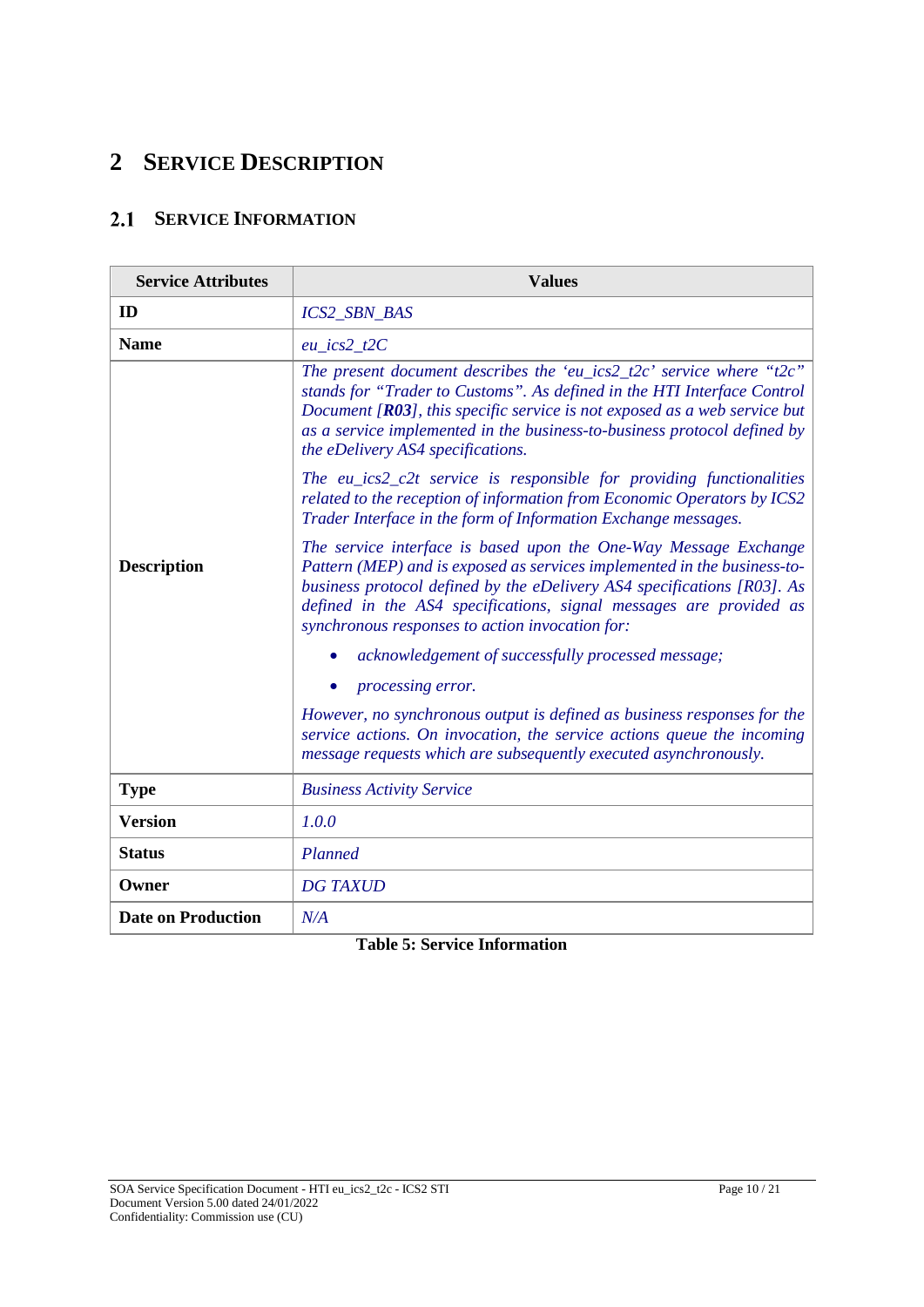### **3 SERVICE CONTRACT**

### **SERVICE INTERFACE SPECIFICATION**

### **3.1.1 IE3Fxx**

| <b>Action Attributes</b> | <b>Values</b>                                                                                                                                                                                                                                                                                                                                                                                         |  |  |
|--------------------------|-------------------------------------------------------------------------------------------------------------------------------------------------------------------------------------------------------------------------------------------------------------------------------------------------------------------------------------------------------------------------------------------------------|--|--|
| <b>Name</b>              | IE3Fxx, where ' $xx$ ' stands for the ID of the filing type which is<br>comprised in between 10 and 51.                                                                                                                                                                                                                                                                                               |  |  |
|                          | <b>Realised BPMs:</b> L4-ICS2-01 – Register filing.                                                                                                                                                                                                                                                                                                                                                   |  |  |
|                          | Triggered Task/Event: E-01-01 - ENS filing received event.                                                                                                                                                                                                                                                                                                                                            |  |  |
|                          | High level description of the tasks realised by the action after the<br>reception of an ENS Filing Message:                                                                                                                                                                                                                                                                                           |  |  |
| <b>Description</b>       | Semantic and syntactic validation is performed on the received<br>7.<br>message;<br>The ENS Filing is registered and a MRN is assigned to it;<br>2.<br>$\mathfrak{Z}$ .<br>(NOT IN BPM) The IE4Fxx message is built based on the<br>received message (IE3Fxx message);<br>The ENS Filing (IE4Fxx message) is submitted to the CR<br>4.<br>application.                                                |  |  |
| <b>Pre-conditions</b>    | The sender of the ENS Filing Message has been authorised by<br>Customs by registering its certificate via the UUM&DS system.                                                                                                                                                                                                                                                                          |  |  |
| <b>Payloads</b>          | This action receives the message IE3Fxx as payload.<br>Details on the message are available in the Technical Service<br>Contract Document [R02].                                                                                                                                                                                                                                                      |  |  |
|                          | The possible post-conditions are the following:                                                                                                                                                                                                                                                                                                                                                       |  |  |
| <b>Post-conditions</b>   | 1. An error has been identified during the validation and an error<br>notification is submitted to the EO system $(T-01-06 - \text{Notify})$<br>Error task). The ENS filing is rejected $(E-01-03 - ENS)$ filing<br>rejected event).<br>The validation succeeded and the ENS filing is submitted to the<br>2.<br>ICS2 Common Repository Application (T-01-03 - Submit<br>registered ENS filing task). |  |  |

**Table 6: Specification of IE3F32**

The available registration Actions are:

| <b>IE3F10</b> | <b>IE3F20</b> | <b>IE3F28</b> | <b>IE3F41</b> |
|---------------|---------------|---------------|---------------|
| $\bullet$     | $\bullet$     | $\bullet$     | $\bullet$     |
| <b>IE3F11</b> | <b>IE3F21</b> | <b>IE3F29</b> | <b>IE3F42</b> |
| $\bullet$     | $\bullet$     | $\bullet$     | $\bullet$     |
| <b>IE3F12</b> | <b>IE3F22</b> | <b>IE3F30</b> | <b>IE3F43</b> |
| $\bullet$     | $\bullet$     | $\bullet$     | $\bullet$     |
| <b>IE3F13</b> | <b>IE3F23</b> | <b>IE3F31</b> | <b>IE3F44</b> |
| $\bullet$     | $\bullet$     | $\bullet$     | $\bullet$     |
| <b>IE3F14</b> | <b>IE3F24</b> | <b>IE3F32</b> | <b>IE3F45</b> |
| $\bullet$     | $\bullet$     | $\bullet$     | $\bullet$     |
| <b>IE3F15</b> | <b>IE3F25</b> | <b>IE3F33</b> | <b>IE3F50</b> |
| $\bullet$     | $\bullet$     | $\bullet$     | $\bullet$     |
| <b>IE3F16</b> | <b>IE3F26</b> | <b>IE3F34</b> | <b>IE3F51</b> |
| $\bullet$     | $\bullet$     | $\bullet$     | $\bullet$     |

SOA Service Specification Document - HTI eu\_ics2\_t2c - ICS2 STI Page 11 / 21 Document Version 5.00 dated 24/01/2022 Confidentiality: Commission use (CU)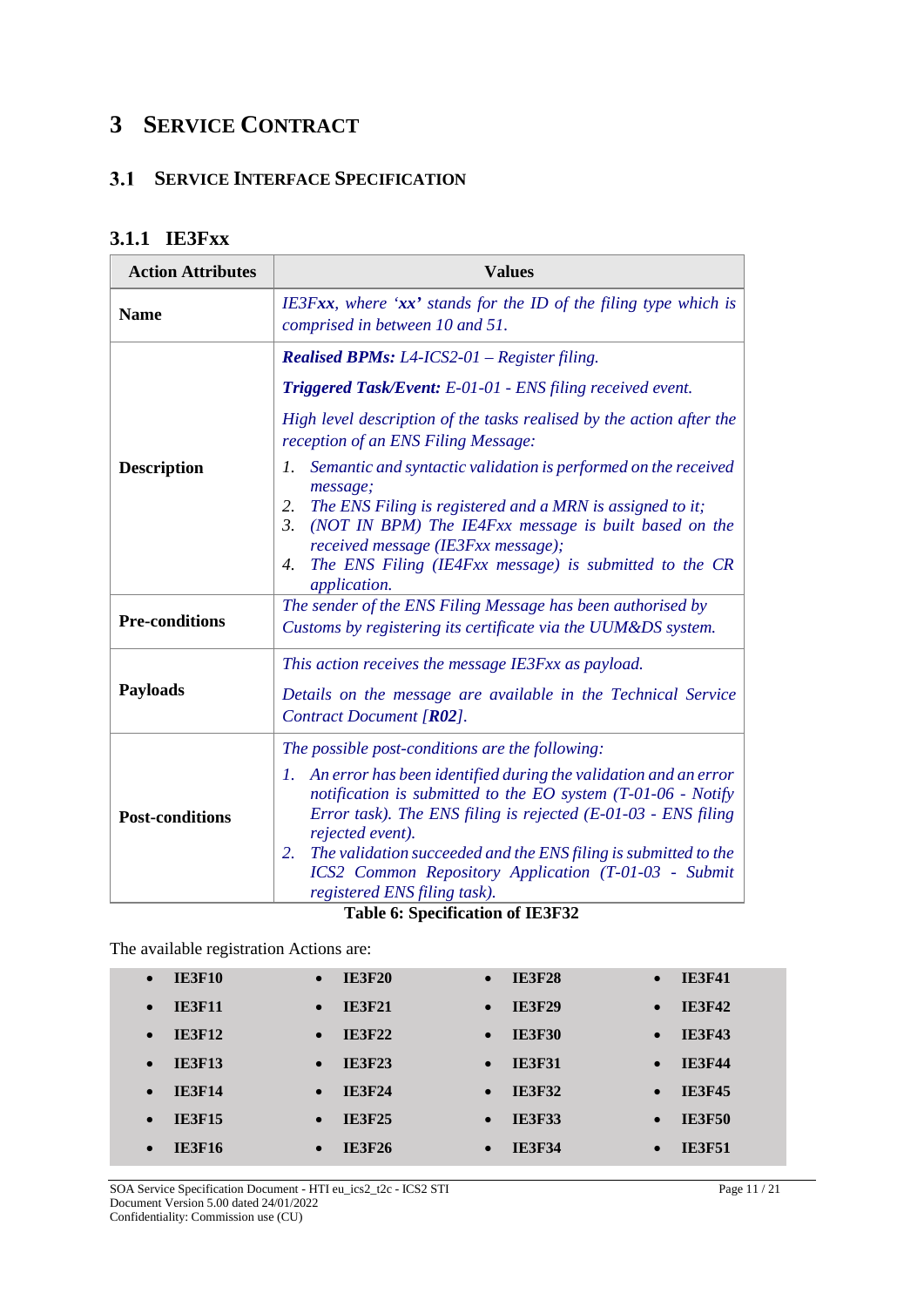#### **3.1.2 IE3Axx**

| <b>Action Attributes</b> | <b>Values</b>                                                                                                                                                                                                                                                                                                                                                  |  |  |  |
|--------------------------|----------------------------------------------------------------------------------------------------------------------------------------------------------------------------------------------------------------------------------------------------------------------------------------------------------------------------------------------------------------|--|--|--|
| <b>Name</b>              | IE3Axx, where ' $xx$ ' stands for the ID of the filing type which is<br>comprised in between 10 and 51.                                                                                                                                                                                                                                                        |  |  |  |
|                          | <b>Realised BPMs:</b> L4-ICS2-07 Amend ENS filing.                                                                                                                                                                                                                                                                                                             |  |  |  |
| <b>Description</b>       | <b>Triggered Task/Event:</b> E-07-01 – Amendment of ENS filing<br>received event.                                                                                                                                                                                                                                                                              |  |  |  |
|                          | High level description of the tasks triggered by the action after the<br>reception of an ENS Amendment message:                                                                                                                                                                                                                                                |  |  |  |
|                          | Semantic and syntactic validation is performed on the received<br>1.<br>message;                                                                                                                                                                                                                                                                               |  |  |  |
|                          | (NOT IN BPM) The IE4Axx message is built based on the<br>2.<br>received message (IE3Axx message);                                                                                                                                                                                                                                                              |  |  |  |
|                          | The ENS amendment message (IEA4xx message) is submitted<br>3.<br>to the Common Repository.                                                                                                                                                                                                                                                                     |  |  |  |
| <b>Pre-conditions</b>    | The sender of the ENS Filing Message has been authorised by<br>Customs by registering its certificate via the UUM&DS system.                                                                                                                                                                                                                                   |  |  |  |
|                          | This action receives the message IE3Axx as payload.                                                                                                                                                                                                                                                                                                            |  |  |  |
| <b>Payloads</b>          | Details on the message are available in the Technical Service<br>Contract Document [R02].                                                                                                                                                                                                                                                                      |  |  |  |
|                          | The possible post-conditions are the following:                                                                                                                                                                                                                                                                                                                |  |  |  |
| <b>Post-conditions</b>   | 1. An error has been identified during the validation and an error<br>notification is submitted to the EO system $(T-07-04 - Notify)$<br>error in amendment of ENS filing task). The Amendment of the<br>ENS filing is rejected $(E-07-05 -$ Amendment of ENS filing<br>rejected event);<br>The validation succeeded and the amendment of the ENS filing<br>2. |  |  |  |
|                          | is submitted to the ICS2 Common Repository Application (T-<br>07-02- Submit amendment of ENS filing to CR task and E-07-<br>02 - Amendment of ENS filing submitted event).                                                                                                                                                                                     |  |  |  |

**Table 7: Specification of IE3F43**

The available amendment actions are:

| <b>IE3A10</b> | <b>IE3A20</b> | <b>IE3A29</b> | <b>IE3A42</b> |
|---------------|---------------|---------------|---------------|
| $\bullet$     | $\bullet$     | $\bullet$     | $\bullet$     |
| <b>IE3A11</b> | <b>IE3A21</b> | <b>IE3A30</b> | <b>IE3A43</b> |
| $\bullet$     | $\bullet$     | $\bullet$     | $\bullet$     |
| <b>IE3A12</b> | <b>IE3A22</b> | <b>IE3A31</b> | <b>IE3A44</b> |
| $\bullet$     | $\bullet$     | $\bullet$     | $\bullet$     |
| <b>IE3A13</b> | <b>IE3A23</b> | <b>IE3A32</b> | <b>IE3A45</b> |
| $\bullet$     | $\bullet$     | $\bullet$     | $\bullet$     |
| <b>IE3A14</b> | <b>IE3A24</b> | <b>IE3A33</b> | <b>IE4A50</b> |
| $\bullet$     | $\bullet$     | $\bullet$     | $\bullet$     |
| <b>IE3A15</b> | <b>IE3A26</b> | <b>IE3A34</b> | <b>IE3A51</b> |
| $\bullet$     | $\bullet$     | $\bullet$     | $\bullet$     |
| <b>IE3A16</b> | <b>IE3A27</b> | <b>IE3A40</b> |               |
| $\bullet$     | $\bullet$     | $\bullet$     |               |
| <b>IE3A17</b> | <b>IE3A28</b> | <b>IE3A41</b> |               |
| $\bullet$     | $\bullet$     | $\bullet$     |               |

SOA Service Specification Document - HTI eu\_ics2\_t2c - ICS2 STI Page 12 / 21 Document Version 5.00 dated 24/01/2022 Confidentiality: Commission use (CU)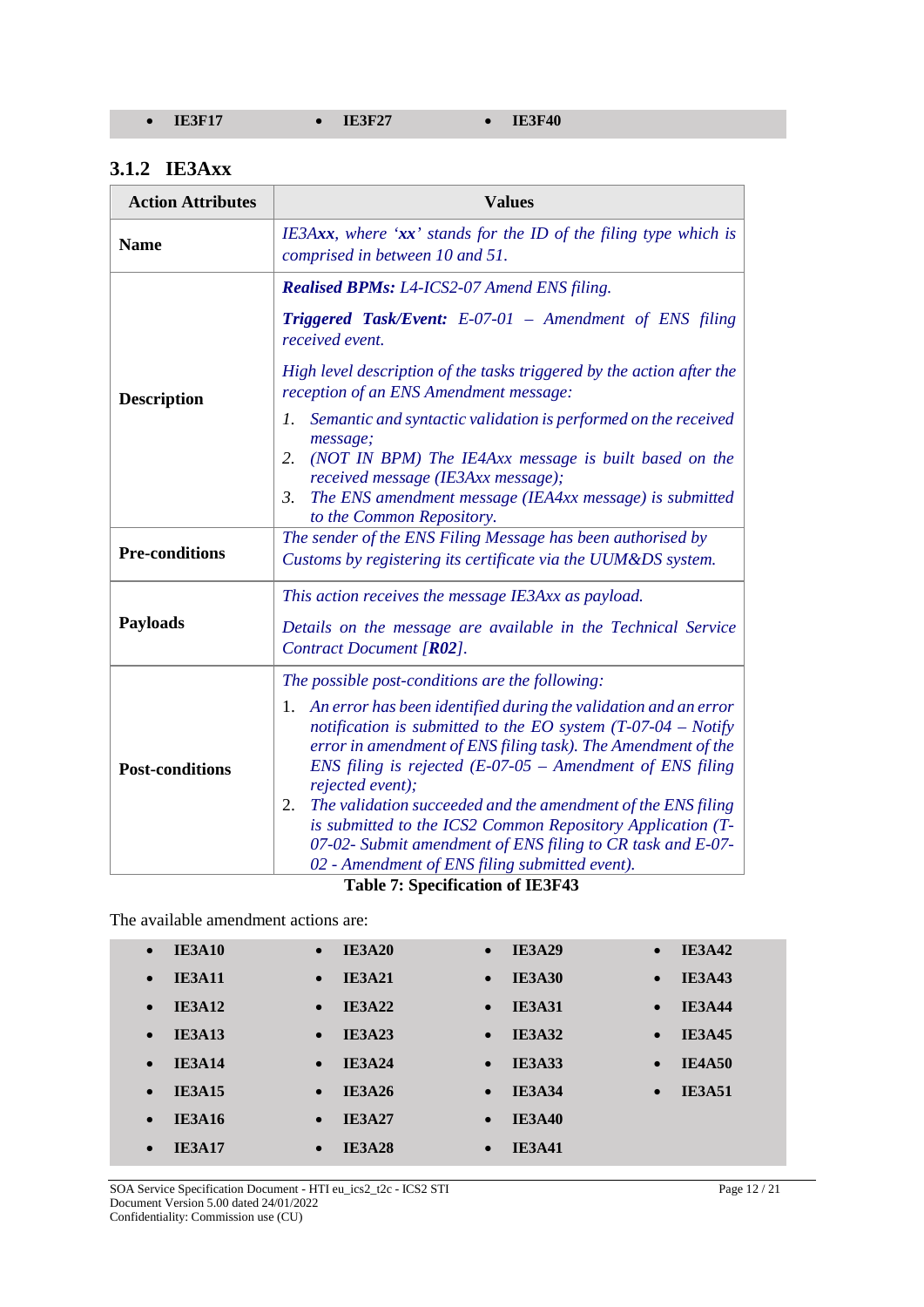### **3.1.3 IE3Q04**

| <b>Action Attributes</b> | <b>Values</b>                                                                                                                                                                                                                                                                                                                                                                                                                                                                                                                                                 |  |  |  |
|--------------------------|---------------------------------------------------------------------------------------------------------------------------------------------------------------------------------------------------------------------------------------------------------------------------------------------------------------------------------------------------------------------------------------------------------------------------------------------------------------------------------------------------------------------------------------------------------------|--|--|--|
| <b>Name</b>              | IE3Q04                                                                                                                                                                                                                                                                                                                                                                                                                                                                                                                                                        |  |  |  |
|                          | Realised BPM: L4-ICS2-08 Invalidate filing.                                                                                                                                                                                                                                                                                                                                                                                                                                                                                                                   |  |  |  |
| <b>Description</b>       | Triggered Task/Event: E-08-01 - ENS filing Invalidation Request<br>Received event.                                                                                                                                                                                                                                                                                                                                                                                                                                                                            |  |  |  |
|                          | High level description of the tasks triggered by the Action after the<br>reception of an ENS Invalidation Request message:                                                                                                                                                                                                                                                                                                                                                                                                                                    |  |  |  |
|                          | 1. Semantic and syntactic validation is performed on the received<br>message;<br>(NOT IN BPM) The IE4Q06 message is built based on the received<br>2.                                                                                                                                                                                                                                                                                                                                                                                                         |  |  |  |
|                          | message (IE3Q04 message);<br>The ENS Invalidation message (IE4Q06 message) is submitted to the<br>3.<br>Common Repository.                                                                                                                                                                                                                                                                                                                                                                                                                                    |  |  |  |
| <b>Pre-conditions</b>    | The sender of the ENS Filing Message has been authorised by Customs<br>by registering its certificate via the UUM&DS system.                                                                                                                                                                                                                                                                                                                                                                                                                                  |  |  |  |
|                          | This Action receives the message IE3Q04 as payload.                                                                                                                                                                                                                                                                                                                                                                                                                                                                                                           |  |  |  |
| <b>Payloads</b>          | Details on the message are available in the Technical Service Contract<br>Document $[R02]$ .                                                                                                                                                                                                                                                                                                                                                                                                                                                                  |  |  |  |
|                          | The possible post-conditions are the following:                                                                                                                                                                                                                                                                                                                                                                                                                                                                                                               |  |  |  |
| <b>Post-conditions</b>   | 1. An error has been identified during the validation and an error<br>notification is submitted to the EO system $(T-08-02$ Notify error in<br>invalidation of ENS filing task). The ENS filing invalidation is rejected<br>(E-08-07 ENS filing invalidation request rejected event);<br>The validation succeeded and the invalidation of the ENS filing is<br>2.<br>submitted to the ICS2 Common Repository Application $(T-08-03 -$<br>Submit ENS filing invalidation request to CR task and E-08-02 - ENS<br>filing invalidation request submitted event). |  |  |  |

**Table 8: Specification of IE3Q04**

### **3.1.4 IE3Q05**

| <b>Action Attributes</b> | <b>Values</b>                                                                                                      |  |  |
|--------------------------|--------------------------------------------------------------------------------------------------------------------|--|--|
| <b>Name</b>              | IE3Q05                                                                                                             |  |  |
|                          | <b>Realised BPM:</b> L4-ICS2-13 Consult ENS.                                                                       |  |  |
| <b>Description</b>       | <b>Triggered Task/Event:</b> E-13-01 - ENS consultation request received<br>event.                                 |  |  |
|                          | High level description of the tasks triggered by the Action after the<br>reception of an ENS consultation request: |  |  |
|                          | (NOT IN BPM) Semantic and syntactic validation is performed on the<br>received message;                            |  |  |
|                          | (NOT IN BPM) The IE4Q09 message is built based on the received<br>message (IE3005 message);                        |  |  |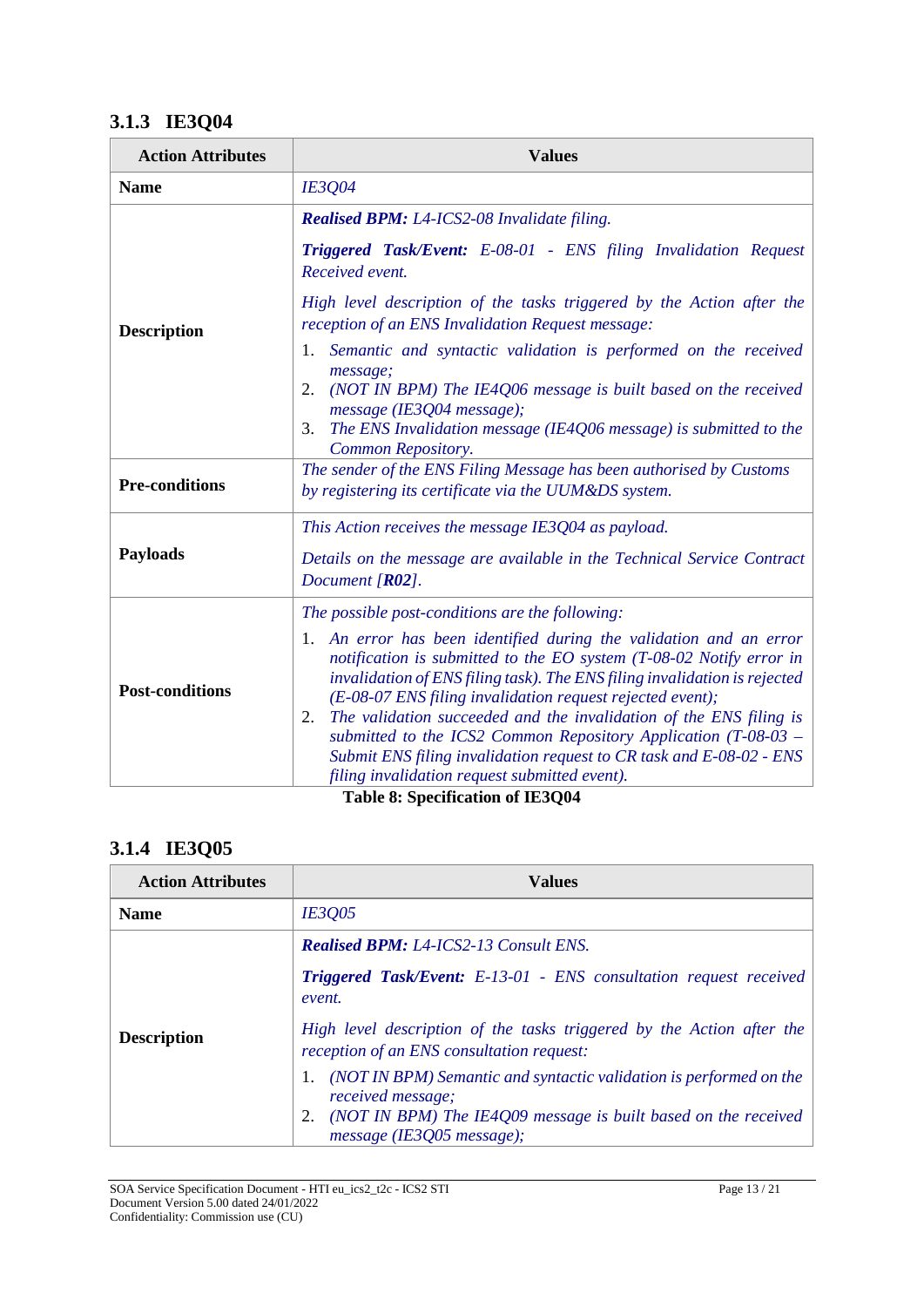| <b>Action Attributes</b> | <b>Values</b>                                                                                                                                                                                                                                                                                                                                                                                                  |  |  |  |  |  |
|--------------------------|----------------------------------------------------------------------------------------------------------------------------------------------------------------------------------------------------------------------------------------------------------------------------------------------------------------------------------------------------------------------------------------------------------------|--|--|--|--|--|
|                          | 3.<br>The ENS consultation request message (IE4Q09 message) is<br>submitted to the Common Repository.                                                                                                                                                                                                                                                                                                          |  |  |  |  |  |
| <b>Pre-conditions</b>    | The sender of the ENS Filing Message has been authorised by Customs<br>by registering its certificate via the UUM&DS system.                                                                                                                                                                                                                                                                                   |  |  |  |  |  |
| <b>Payloads</b>          | This Action receives the message IE3Q05 as payload.<br>Details on the message are available in the Technical Service Contract<br>Document $[R02]$ .                                                                                                                                                                                                                                                            |  |  |  |  |  |
| <b>Post-conditions</b>   | The possible post-conditions are the following:<br>The consultation of the ENS filing is submitted to the ICS2 Common<br>1.<br><i>Repository Application (T-13-01 – Submit ENS consultation request</i><br>to CR task and $E$ -13-04 – ENS consultation request received from<br>HTI).<br>An error has been identified during the validation and an error<br>2.<br>notification is submitted to the EO system. |  |  |  |  |  |

#### **Table 9: Specification of IE3Q05**

### **3.1.5 IE3N06**

| <b>Action Attributes</b> | <b>Values</b>                                                                                                                                                                         |  |  |
|--------------------------|---------------------------------------------------------------------------------------------------------------------------------------------------------------------------------------|--|--|
| <b>Name</b>              | <b>IE3N06</b>                                                                                                                                                                         |  |  |
| <b>Description</b>       | <b>Realised BPM:</b> L4-ICS2-04 Process arrival of means of transport.                                                                                                                |  |  |
|                          | <b>Triggered Task/Event:</b> E-04-01 - Arrival notification of the means of<br>transport received event.                                                                              |  |  |
|                          | High level description of the tasks triggered by the Action after the<br>reception of an Arrival notifications of the means of transport message:                                     |  |  |
|                          | 1. Semantic and syntactic validation is performed on the received<br>message;                                                                                                         |  |  |
|                          | The Arrival notification is registered and a MRN is assigned to it;<br>2.<br>(NOT IN BPM) The IE4N07 message is built based on the received<br>$\beta$ .<br>message (IE3N06 message); |  |  |
|                          | The Arrival notification (IE4N07 message) is submitted to the<br>4.<br>Common Repository;                                                                                             |  |  |
|                          | (NOT IN BPM) The IE3R04 message is built based on the received<br>5.<br>message (IE3N06 message);                                                                                     |  |  |
|                          | The Person Filing is notified about the successful registration and the<br>6.<br>MRN (IE3R04 message).                                                                                |  |  |
| <b>Pre-conditions</b>    | The sender of the ENS Filing Message has been authorised by Customs by<br>registering its certificate via the UUM&DS system.                                                          |  |  |
|                          | This action receives the message IE3N06 as payload.                                                                                                                                   |  |  |
| <b>Payloads</b>          | Details on the message are available in the Technical Service Contract<br>Document [R02].                                                                                             |  |  |
| <b>Post-conditions</b>   | The possible post-conditions are the following:                                                                                                                                       |  |  |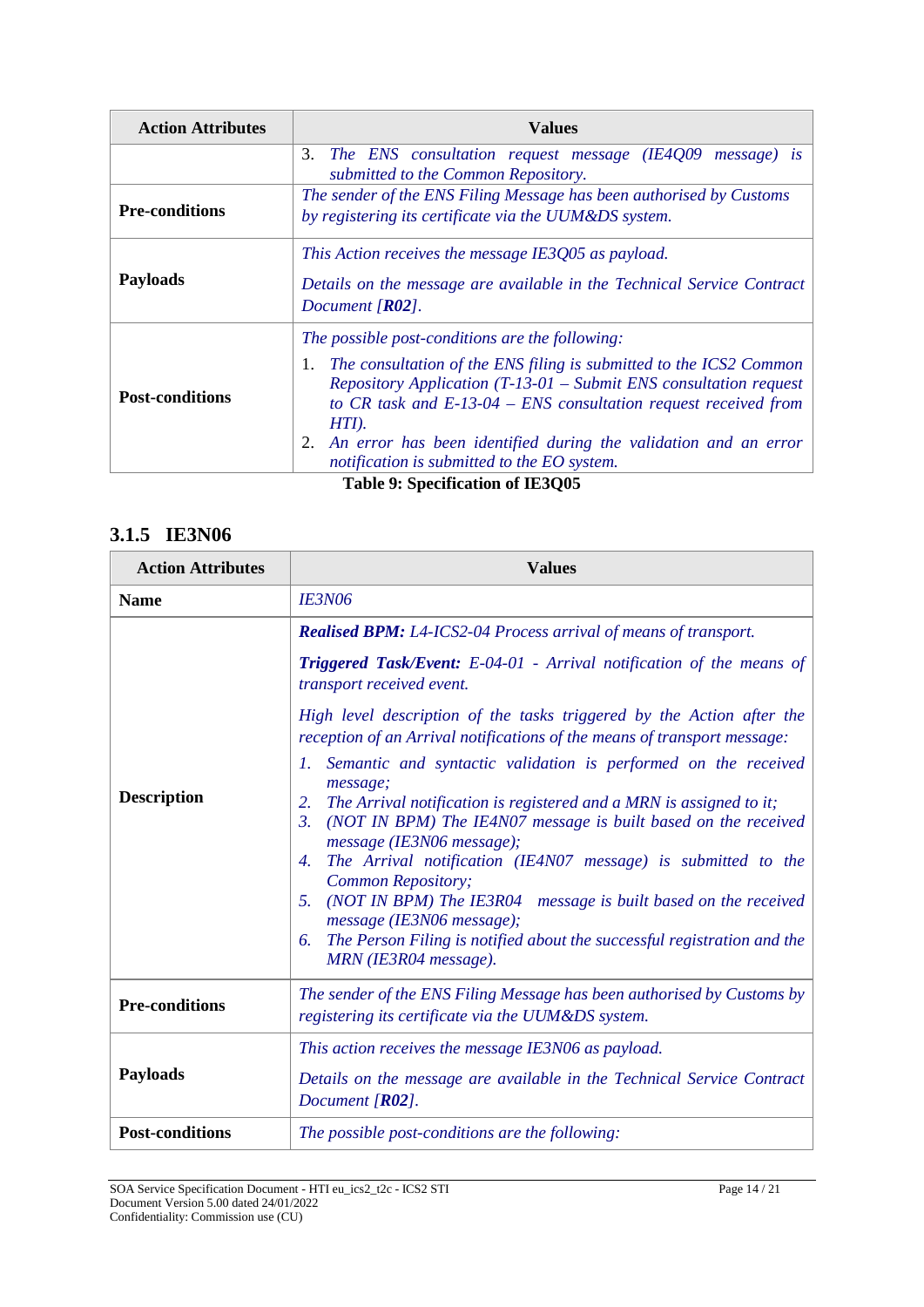| <b>Action Attributes</b> | Values                                                                                                                                                                                                                                                                                                                                                                                                                                                                                    |  |  |
|--------------------------|-------------------------------------------------------------------------------------------------------------------------------------------------------------------------------------------------------------------------------------------------------------------------------------------------------------------------------------------------------------------------------------------------------------------------------------------------------------------------------------------|--|--|
|                          | 1. An error has been identified during the validation and an error<br>notification is submitted to the EO system $(T-04-02 - Notify Error$<br>task). The Arrival of means of transport notification is rejected $(E-04$ -<br>02 -Arrival of means transport notification rejected event);                                                                                                                                                                                                 |  |  |
|                          | The validation succeeded, the invalidation of the ENS filing is<br>submitted to the ICS2 Common Repository Application $(T-04-04 -$<br>Submit arrival notification task) and the EO system is notified about<br>the successful validation $(T-04-05 - \text{Notify successful registration and}$<br>MRN to Person filing task, Notify Party EO systems are conditionally<br>notified about the succesful registration $(T-04-26)$ and $E-04-03$<br>Arrival notification submitted event). |  |  |

**Table 10: Specification of IE3N06**

### **3.1.6 IE3R02**

| <b>Action Attributes</b> | <b>Values</b>                                                                                                                                                                                                                                                       |  |  |
|--------------------------|---------------------------------------------------------------------------------------------------------------------------------------------------------------------------------------------------------------------------------------------------------------------|--|--|
| <b>Name</b>              | <b>IE3R02</b>                                                                                                                                                                                                                                                       |  |  |
| <b>Description</b>       | Realised BPM: L4-ICS2-03-01 Send referral.                                                                                                                                                                                                                          |  |  |
|                          | Triggered Task/Event: E-03-01-02 Additional information response from<br>Person filing received event.                                                                                                                                                              |  |  |
|                          | High level description of the tasks triggered by the action after the<br>reception of an Additional Information response message:                                                                                                                                   |  |  |
|                          | (NOT IN BPM) Semantic and syntactic validation is performed on the<br>L<br>received message;<br>(NOT IN BPM) The IE4R02 message is built based on the received<br>2.<br>message (IE3R02 message);                                                                   |  |  |
|                          | The Additional Information Response message (IE4R02 message) is<br>3.<br>submitted to the Common Repository.                                                                                                                                                        |  |  |
| <b>Pre-conditions</b>    | The sender of the ENS Filing Message has been authorised by Customs by<br>registering its certificate via the UUM&DS system.                                                                                                                                        |  |  |
| <b>Payloads</b>          | This action receives the message IE3R02 as payload (mind that this<br>payload may contain binary files).                                                                                                                                                            |  |  |
|                          | Details on the message are available in the Technical Service Contract<br>Document $[R02]$ .                                                                                                                                                                        |  |  |
| <b>Post-conditions</b>   | The additional information response from Person filing is submitted to the<br>ICS2 Common Repository application (T-03-01-03 - Submit additional<br>information response from Person filing task and E-03-01-03 Additional<br>information response provided event). |  |  |

**Table 11: Specification of IE3R02**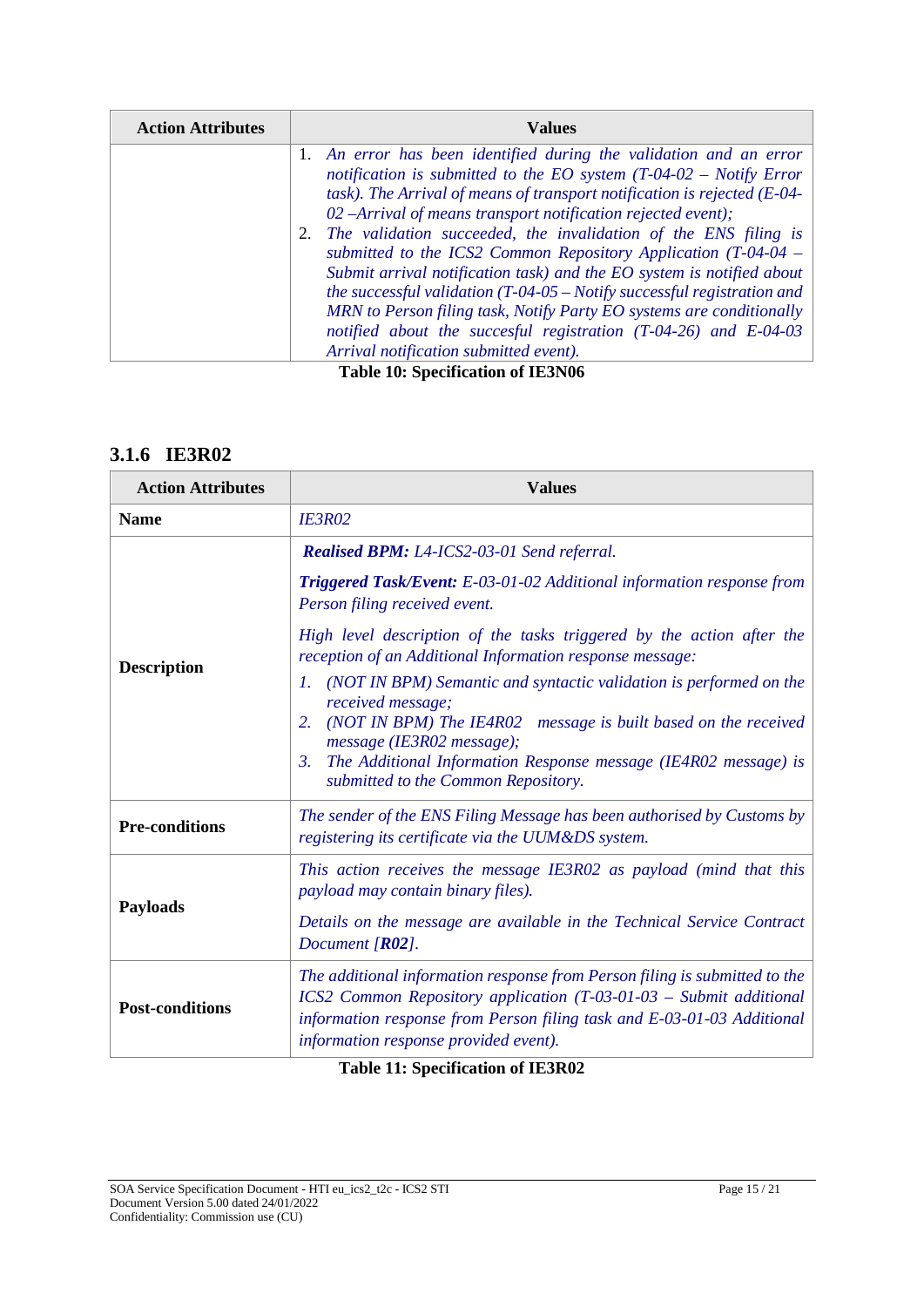### **3.1.7 IE3R03**

| <b>Action Attributes</b> | <b>Values</b>                                                                                                                                                                                                                                                                                  |  |  |
|--------------------------|------------------------------------------------------------------------------------------------------------------------------------------------------------------------------------------------------------------------------------------------------------------------------------------------|--|--|
| <b>Name</b>              | <b>IE3R03</b>                                                                                                                                                                                                                                                                                  |  |  |
| <b>Description</b>       | Realised BPM: L4-ICS2-03-01 Send referral.                                                                                                                                                                                                                                                     |  |  |
|                          | Triggered Task/Event: E-03-01-05 - HRCM screening outcome received<br>from Person filing event.                                                                                                                                                                                                |  |  |
|                          | High level description of the tasks triggered by the action after the<br>reception of an HRCM screening outcome message:                                                                                                                                                                       |  |  |
|                          | 1. (NOT IN BPM) Semantic and syntactic validation is performed on<br>the received message;<br>(NOT IN BPM) The IE4R03 message is built based on the received<br>2.<br>message (IE3R03 message);<br>The HRCM Screening outcome (IE4R03 message) is submitted to the<br>3.<br>Common Repository. |  |  |
| <b>Pre-conditions</b>    | The sender of the ENS Filing Message has been authorised by Customs by<br>registering its certificate via the UUM&DS system.                                                                                                                                                                   |  |  |
| <b>Payloads</b>          | This action receives the message IE3R03 as payload.<br>Details on the message are available in the Technical Service Contract<br>Document $[R02]$ .                                                                                                                                            |  |  |
| <b>Post-conditions</b>   | The HRCM screening outcome is submitted to the ICS2 Common<br>Repository application (T-03-01-06 Submit HRCM screening outcome task<br>and E-03-01-06 HRCM screening outcome provided event).                                                                                                  |  |  |

**Table 12: Specification of IE3R03**

### **ERROR HANDLING**

### **3.2.1 Synchronous Error Handling**

In case an error occurs within processing of the message by the receiving AS4 Access Point (technical error) an error signal message will be synchronously sent to the sending AS4 Access Point.

Please refer to the section 4.3 of the ICS2 Interface Control Document [**R03**] for more details on signal message and error signal message in particular.

### **3.2.2 Asynchronous Error Handling**

In case of semantic errors during the processing of the message by the internal process handlers triggered by the service, a generic error message (IE3N99) will be sent to eu\_ics2\_c2t service with action IE3N99 exposed on the AS4 access point of the sender.

Please refer to the section 3.1.9 of the ICS2 Interface Control Document [**R03**] for more details on asynchronous error handling.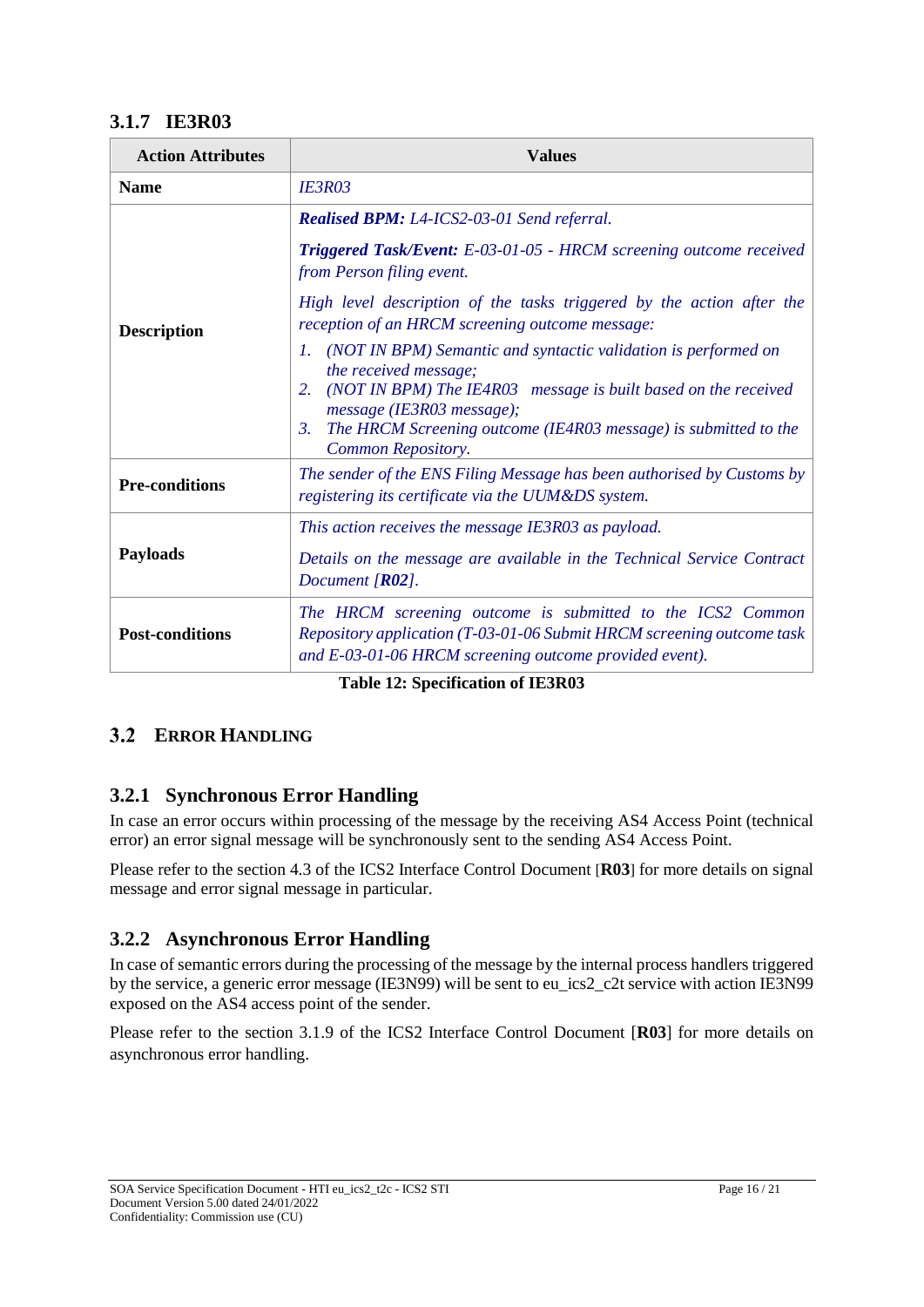### **SERVICE USAGE TERMS**

### **3.3.1 Service Policies**

#### **Service Security and Data Protection**

• Service Confidentiality Classification:

The ICS2 STI system Confidentiality classification is "LIMITED HIGH": it is an information system reserved for a limited number of persons on a need-to-know basis and whose disclosure to unauthorised persons would be prejudicial to the trader/his representative, Commission, other Institutions, Member States or other parties.

Additionally, the ICS2 STI system processes personal data. Thus, it must be compliant with Regulation (EC) No  $45/2001^3$  on the protection of individuals with regard to the processing of personal data by the Community institutions and bodies and on the free movement of such data. As far as the architecture overview is concerned, the systems will conform to the "Security of processing" requirement for personal data.

Finally, the ICS2 STI system receives sensitive information from traders. A reliable messaging will be ensured by eDelivery which provides a secure and reliable messaging channel using the eDelivery AS4 profile business-to-business protocol for all message exchanges between the trader system and the ICS2 STI system in both directions (including non-repudiation requirements).

| Confidentiality                | Integrity | <b>Availability</b> | <b>Personal</b><br>Data |
|--------------------------------|-----------|---------------------|-------------------------|
| <b>LIMITED HIGH</b>   CRITICAL |           | STRATEGIC   YES     |                         |

**Table 13: Service Confidentiality Classification**

• **Security Mechanisms:**

| Category                   | Value                              |
|----------------------------|------------------------------------|
| <b>End to End Security</b> | <b>Transport and Message Level</b> |
| <b>Authentication</b>      | Yes                                |
| <b>Authorisation</b>       | Yes                                |
| <b>Integrity</b>           | Yes                                |
| <b>Encryption</b>          | Yes                                |
| <b>Reliable Messaging</b>  | Yes                                |

#### **Table 14: Security Mechanisms**

#### **Other Service Usage Policies**

N/A

<sup>&</sup>lt;sup>3</sup> Personal Data Protection Regulation (EC) 45/2001 and the Confidentiality, Integrity, Availability and Security Requirements of Information Systems defined in the Commission Decision C(2006) 3602 of 16.08.2006, Annex I.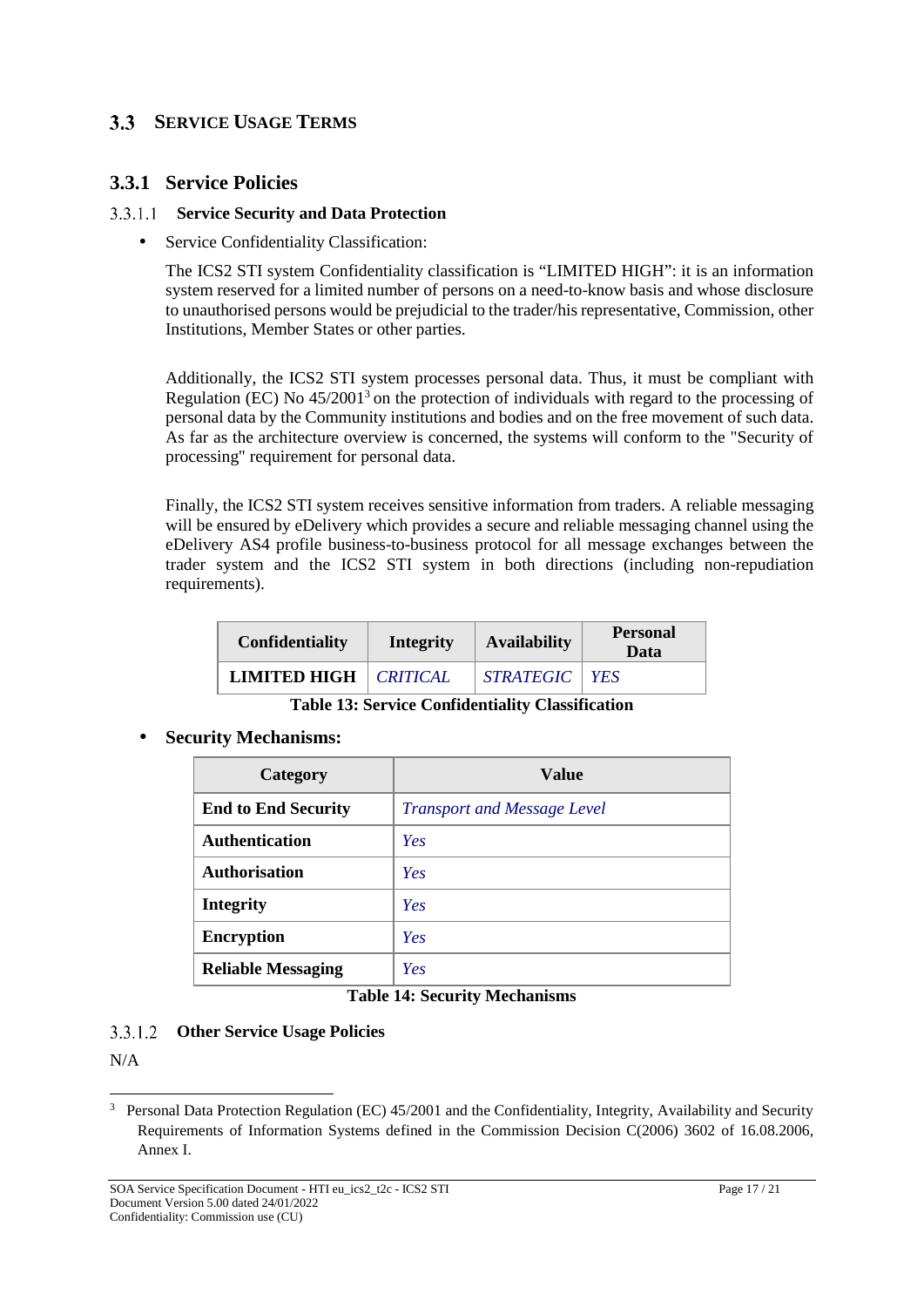### **3.3.2 Default Quality of Service (QoS)**

### **Service Reliability**

| Category            | <b>Description</b>                                                                                                                                                                                                                                  | <b>Indicator</b>            | <b>Value</b>                                                                        | <b>Penalty</b> |
|---------------------|-----------------------------------------------------------------------------------------------------------------------------------------------------------------------------------------------------------------------------------------------------|-----------------------------|-------------------------------------------------------------------------------------|----------------|
| <b>Availability</b> | The availability requirements<br>for the ICS2 STI system are<br>expressed in availability<br>during 24 hours per day, 365<br>days per year with a<br>maintenance window of 1<br>hour per week (during<br>Mondays between 2:30 AM<br>and $3:30$ AM). | Downtime<br><i>in years</i> | $99.45\%$ <sup>4</sup><br>(source:<br>Architecture<br>Overview<br>document<br>[RO5] | N/A            |

#### **Table 15: Service Reliability**

#### **Service Performance**

| Category | <b>Description</b>                                                                                                                                                                                                                                             | <b>Indicator</b>                    | <b>Value</b>                                                                                                                                                                                                                                                      | <b>Penalty</b> |
|----------|----------------------------------------------------------------------------------------------------------------------------------------------------------------------------------------------------------------------------------------------------------------|-------------------------------------|-------------------------------------------------------------------------------------------------------------------------------------------------------------------------------------------------------------------------------------------------------------------|----------------|
| Latency  | to the maximum<br>Refers<br>amount of time between the<br>arrival of a request and the<br>completion of that request.                                                                                                                                          | Duration (in<br>milliseconds)       | 100 <sub>ms</sub>                                                                                                                                                                                                                                                 | N/A            |
| Capacity | Refers to the number of<br>concurrent requests that<br>can be handled by the<br>service in a given time<br>period. It is possible to<br>specify the maximum<br>number of concurrent<br>requests that can be<br>handled by a service in a<br>set block of time. | Filings<br>received per<br>second 5 | <b>Release 1:</b><br><b>Normal</b><br>Peak<br>Traffic:<br>Traffic:<br>172.7<br>43.2<br><b>Release 2:</b><br>Normal<br>Peak<br>Traffic:<br>$\mid$ Traffic:<br>62.7<br>250.9<br><b>Release 3:</b><br><i>Normal</i><br>Peak<br>Traffic:<br>Traffic:<br>294.8<br>73.7 | N/A            |

**Table 16: Service Performance**

<sup>4</sup> This is only valid for ICS2 R2 until Q3/2022. As of Q4/2022, GOLD SLA will become into effect and the required availability will be 99.8%.

<sup>5</sup> Figures are calculates based on the current volumetric estimates. The provided figures are global figures of outgoing traffic from STI. Hence, only a specific portion of this traffic will be targeting a specific instance of the service implemented by a given system.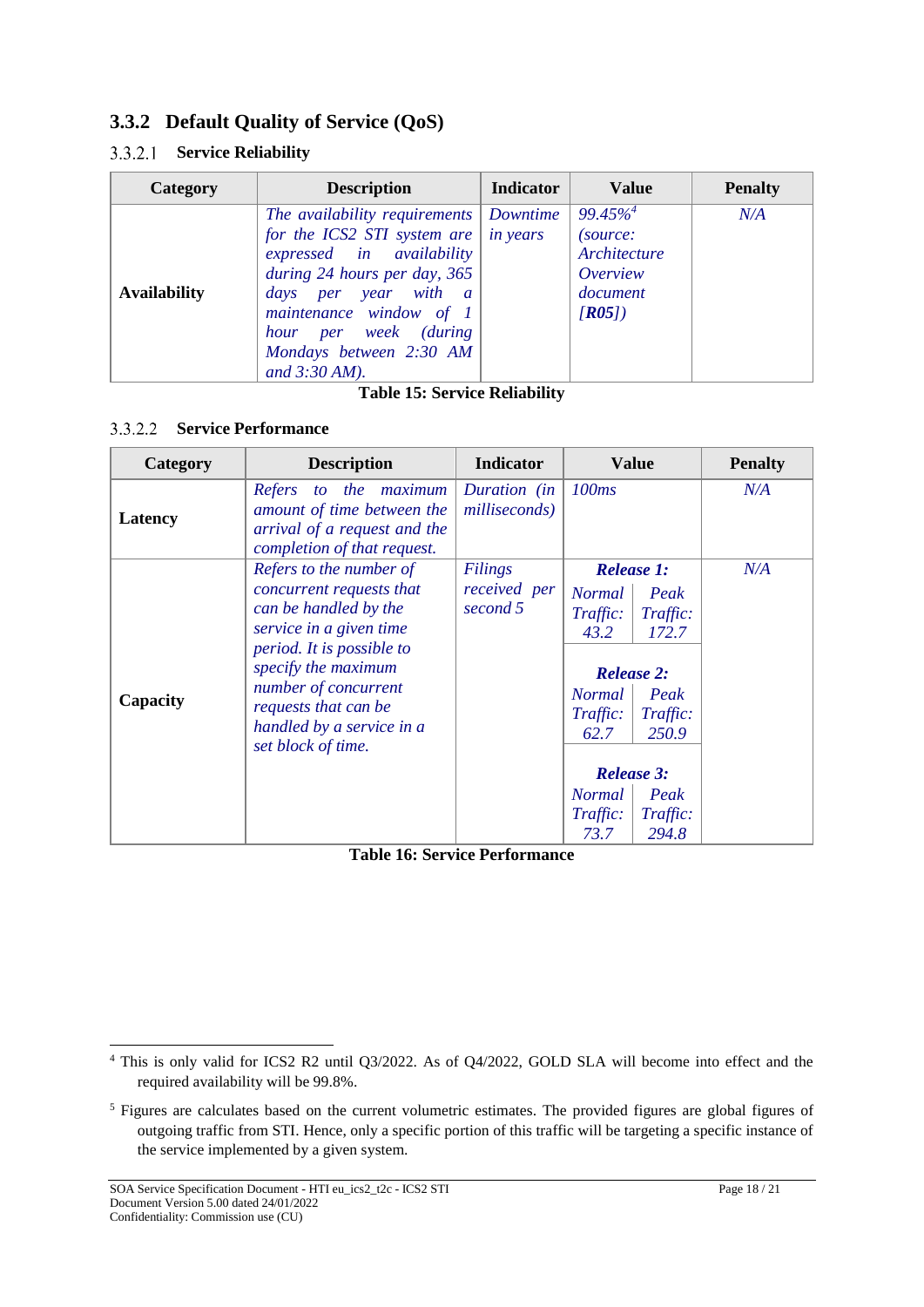### **4 SERVICE ORCHESTRATION LOGIC**

#### **ORCHESTRATION LOGIC**  $4.1$

Details on the business orchestration logic executed asynchronously between the TI and EO applications are described in the Interface Control Document [**R03**].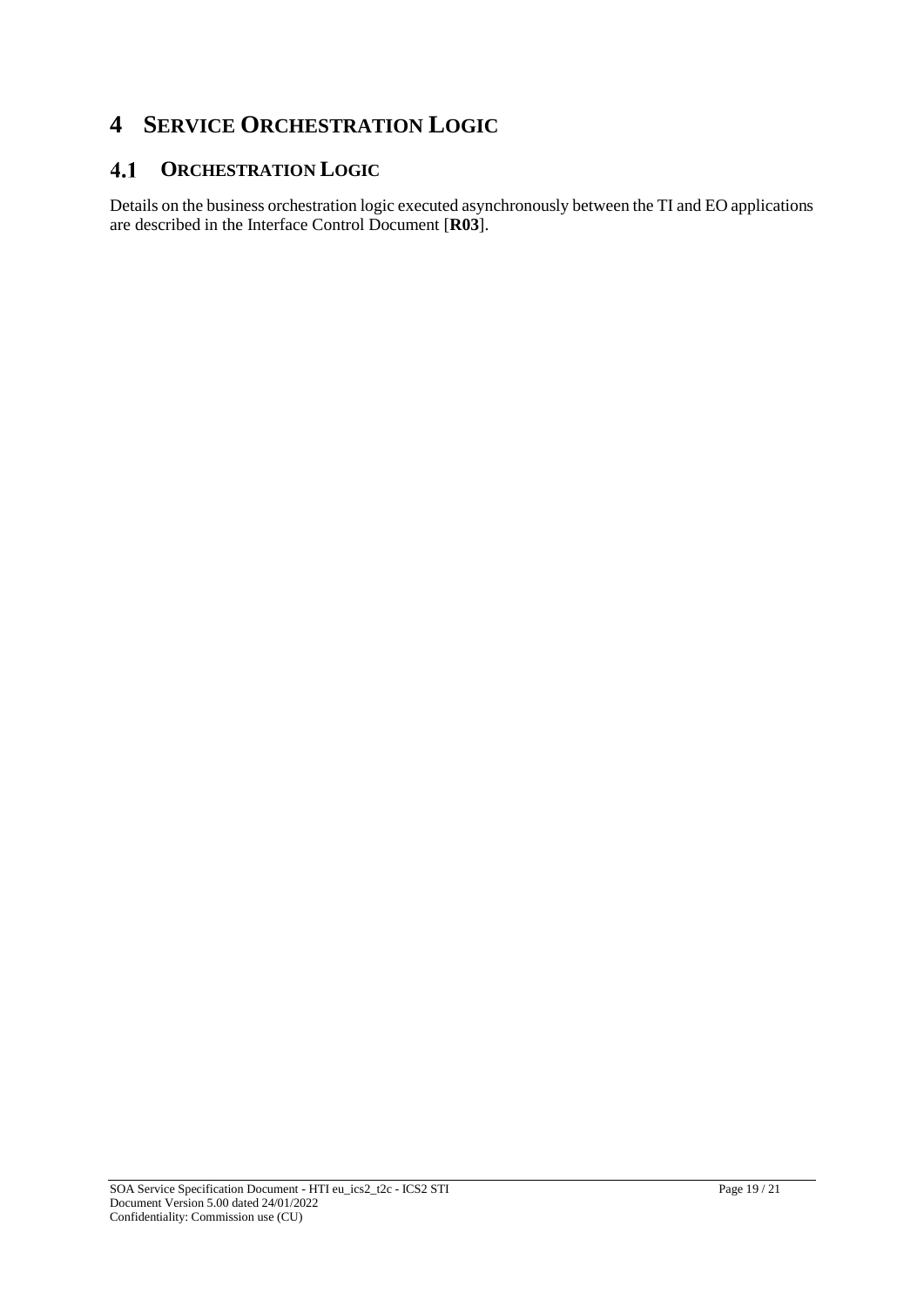### **5 ANNEX: SUPPORTED ACTIONS PER STI RELEASE**

The following tables group the actions that are supported per each ICS2 STI release.

| <b>Action</b>       | R1          | R2                      | R3                      |
|---------------------|-------------|-------------------------|-------------------------|
| IE3A32              | $\mathbf X$ | $\mathbf X$             | $\mathbf X$             |
| IE3A43              | $\mathbf X$ | $\mathbf X$             | $\mathbf{X}$            |
| IE3A44              | $\mathbf X$ | $\mathbf X$             | $\mathbf X$             |
| IE3F32              | $\mathbf X$ | $\mathbf X$             | $\mathbf X$             |
| IE3F43              | $\mathbf X$ | $\mathbf X$             | $\mathbf X$             |
| IE3F44              | $\mathbf X$ | $\mathbf X$             | $\mathbf X$             |
| IE3Q04              | $\mathbf X$ | $\overline{\mathbf{X}}$ | $\overline{\mathbf{X}}$ |
| IE3R02              | $\mathbf X$ | $\mathbf X$             | $\mathbf X$             |
| IE3R03              | $\mathbf X$ | $\mathbf X$             | $\mathbf X$             |
| IE3A20              |             | $\mathbf X$             | $\mathbf X$             |
| IE3A21              |             | $\mathbf X$             | $\mathbf X$             |
| IE3A22              |             | $\mathbf X$             | $\mathbf X$             |
| IE3A23              |             | $\mathbf X$             | $\mathbf X$             |
| IE3A24              |             | $\mathbf X$             | $\mathbf X$             |
| $\overline{1E3A26}$ |             | $\mathbf X$             | $\mathbf X$             |
| IE3A27              |             | $\overline{\mathbf{X}}$ | $\mathbf X$             |
| IE3A28              |             | $\mathbf X$             | $\mathbf X$             |
| IE3A29              |             | $\mathbf X$             | $\mathbf X$             |
| IE3A30              |             | $\mathbf X$             | $\mathbf X$             |
| IE3A31              |             | $\mathbf X$             | $\mathbf X$             |
| IE3A33              |             | $\mathbf X$             | $\mathbf X$             |
| IE3A42              |             | $\mathbf X$             | $\mathbf{X}$            |
| IE3F20              |             | $\overline{\mathbf{X}}$ | $\overline{\mathbf{X}}$ |
| <b>IE3F21</b>       |             | $\mathbf X$             | $\mathbf X$             |
| IE3F22              |             | $\overline{\mathbf{X}}$ | $\overline{\mathbf{X}}$ |
| IE3F23              |             | $\mathbf X$             | $\mathbf X$             |
| IE3F24              |             | $\mathbf X$             | $\mathbf X$             |
| IE3F25              |             | $\mathbf X$             | $\mathbf X$             |
| IE3F26              |             | $\mathbf X$             | $\mathbf X$             |
| IE3F27              |             | $\mathbf{X}$            | $\mathbf X$             |
| IE3F28              |             | $\mathbf X$             | $\mathbf X$             |
| IE3F29              |             | $\overline{\mathbf{X}}$ | $\overline{\mathbf{X}}$ |
| IE3F30              |             | $\mathbf X$             | $\mathbf X$             |
| <b>IE3F31</b>       |             | $\mathbf X$             | $\mathbf X$             |
| IE3F33              |             | $\mathbf X$             | $\mathbf X$             |
| IE3F42              |             | $\mathbf X$             | $\mathbf X$             |
| IE3N06              |             | $\mathbf{X}$            | $\mathbf{X}$            |
| IE3Q05              |             | $\mathbf X$             | $\mathbf X$             |
| IE3A10              |             |                         | $\mathbf X$             |
| IE3A11              |             |                         | $\mathbf X$             |
| IE3A12              |             |                         | $\mathbf X$             |
| IE4A13              |             |                         | $\mathbf{X}$            |
| IE3A14              |             |                         | $\mathbf X$             |

SOA Service Specification Document - HTI eu\_ics2\_t2c - ICS2 STI Page 20 / 21 Document Version 5.00 dated 24/01/2022 Confidentiality: Commission use (CU)